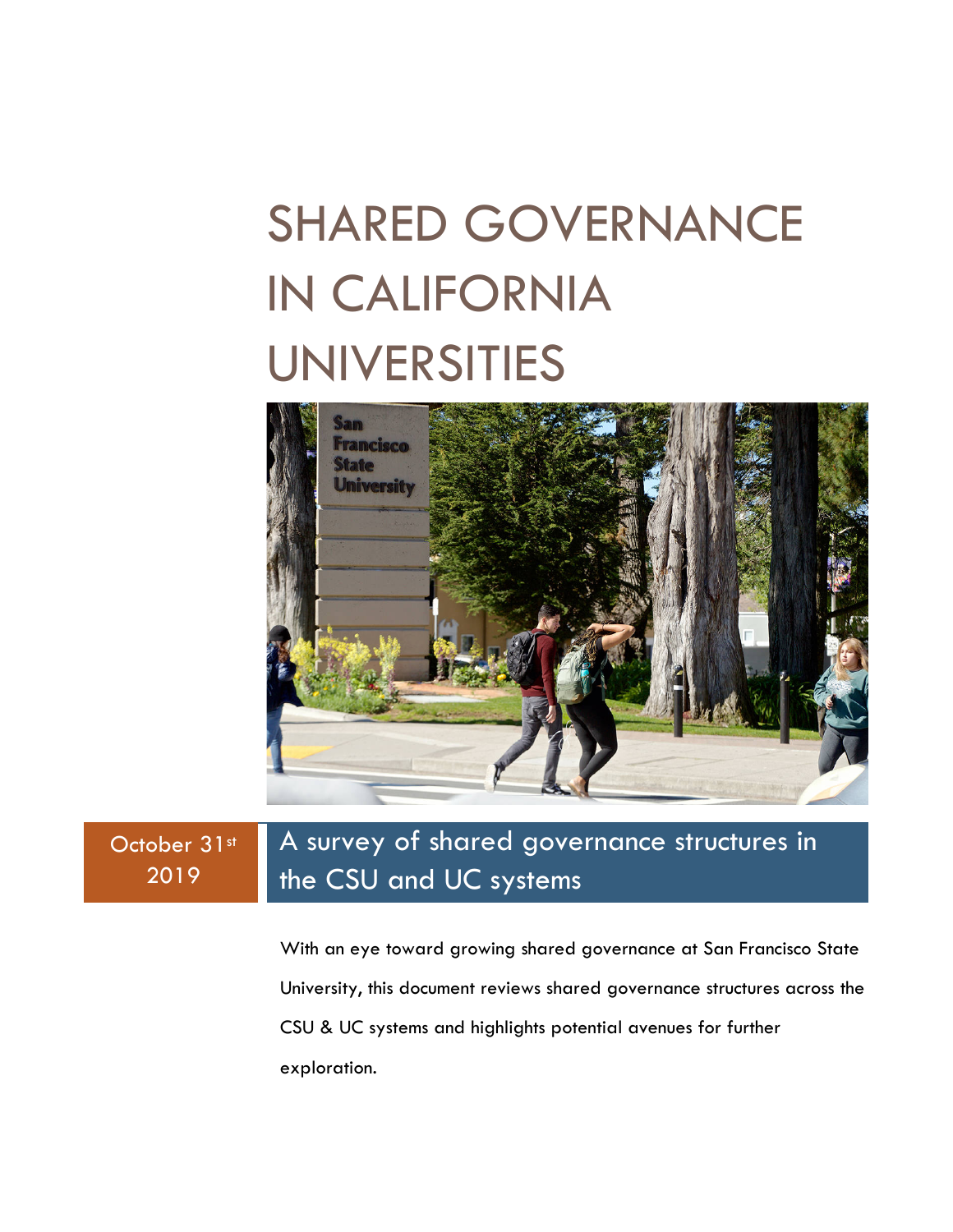# Shared Governance in California Universities

**A SURVEY OF SHARED GOVERNANCE STRUCTURES IN THE CSU AND UC SYSTEMS**

# EXECUTIVE SUMMARY

## **Purpose & Objectives**

On September 16, 2019, the president of San Francisco State University (SFSU) requested a review of shared governance models found at other Universities in the context of expanding the scope of shared governance at SFSU, particularly as relates to the role of staff. The topic of shared governance is broad and cannot be covered in an exhaustive manner in such a short amount of time; this report is a superficial review intended as a way to begin the conversation. With that in mind, this report is also entirely my opinion – I did not survey or engage any constituents to solicit feedback or guidance. Any actions taken should be done in consultation with the current administrative leadership and shared governance bodies in place.

This report focuses mainly on the CSU and UC systems. A superficial review of the 23 CSU and 10 UC campuses reveals a varied degree of commitment to shared governance, expressed in a variety of shared governance bodies, constituent membership in those bodies, executive committee membership, and types of committees. This survey looks more closely at campuses with shared governance models whose membership represent and address issues in more areas of the campus. While examining these groups, I always had in mind:

- how can we expand the scope of shared governance at SFSU?
- are there well- functioning examples of bodies that include more participants from more parts of the campus?
- what good ideas in practice at other campuses can SFSU incorporate or adapt?

My focus was not to search for a one-to-one replacement for our current model of shared governance. I believe that our campus will always need to "do our own thing", be that taking the lead with a fresh idea or tweaking a good idea to make it great for us. This report focuses on the later.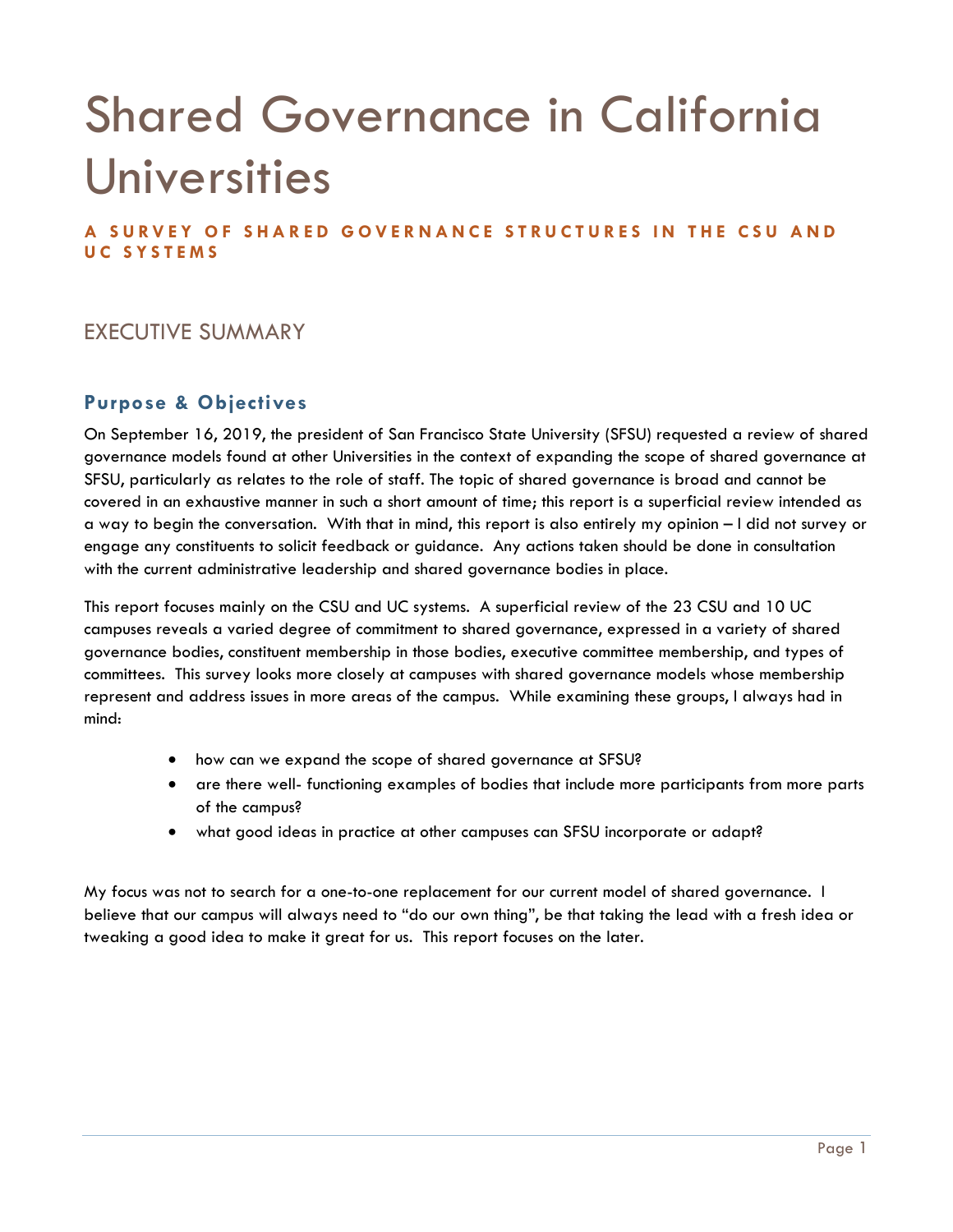**"Consultation, the process of seeking information before undertaking a course of action, can ensure that well-intentioned initiatives and policies do not have unintended consequences."[1](#page-2-0)**

## **Background**

This report does not focus on a history of shared governance (either in general, or in the California systems). That type of research, while interesting, would be time consuming and not very helpful for our immediate need, though I did come across some good papers that cover CSU & UC governance history.<sup>[2](#page-2-1)[3](#page-2-2)</sup> It is also important to note that this report is a sibling document to the review of the Long Beach Staff Council. In light of this, much of the focus of this report will be on the structure of senates and less about other shared governance bodies.

## **Mandates, Relevant Laws, and Regulations**

Please see Appendix A for a table of mandates, relevant laws, and regulations.

We, as the SFSU community, have arrived at our interest in expanding the role of staff in shared governance independent of any mandate or dictum, viewing as a way to address multiple concerns related to morale, equity, and retention on campus. The tendency of our cabinet areas to act in siloes has long been a barrier to successful process and policy making leading to narrow interpretations of the Chancellor's Office Policy Manual & Executive Orders and the lack of full campus participation in shared governance. It often seems as if decisions made in non-Academic Affairs cabinet areas of the University are made without significant input from the students, faculty, & staff, in a mindset of "business operations" as opposed to an academic enterprise. While we have significant investments in long-term staff and faculty with explicit expertise in operational functions, we do not often leverage those resources.

## **Conclusions**

Shared governance is a broad topic with many avenues to explore. This report is a small glimpse into the variety of expressions of shared governance found in higher education. SFSU does actively participate in shared governance, mainly through the Academic Senate, and is known for having strong, forward-thinking shared governance values. We have nods to shared governance in our strategic plan, but we lack an explicit public statement of the value and mission of shared governance from University leadership. We lack a clear delineation of where shared governance is employed versus when it is not and what bodies have the authority to weigh in on policy and process development. We also lack full participation from all areas of the campus, particularly among the staff.

The Academic Senate has been, and should continue, thinking about and discussing ways to expand and strengthen shared governance through expanding its membership. The Academic Senate may also want to consider reviewing the other campus committees, policies, and processes for useful ideas (some of which are listed in this report). This may be accomplished through a variety of methods, such as at an Executive

<span id="page-2-0"></span> <sup>1</sup> <https://senate.uci.edu/files/Consultation-Document-updated-8.3.18.pdf>

<span id="page-2-1"></span><sup>2</sup> <https://www2.calstate.edu/csu-system/faculty-staff/academic-senate/Documents/reports/pp.pdf>

<span id="page-2-2"></span><sup>3</sup> <https://cshe.berkeley.edu/publications/shared-governance-university-california-historical-review>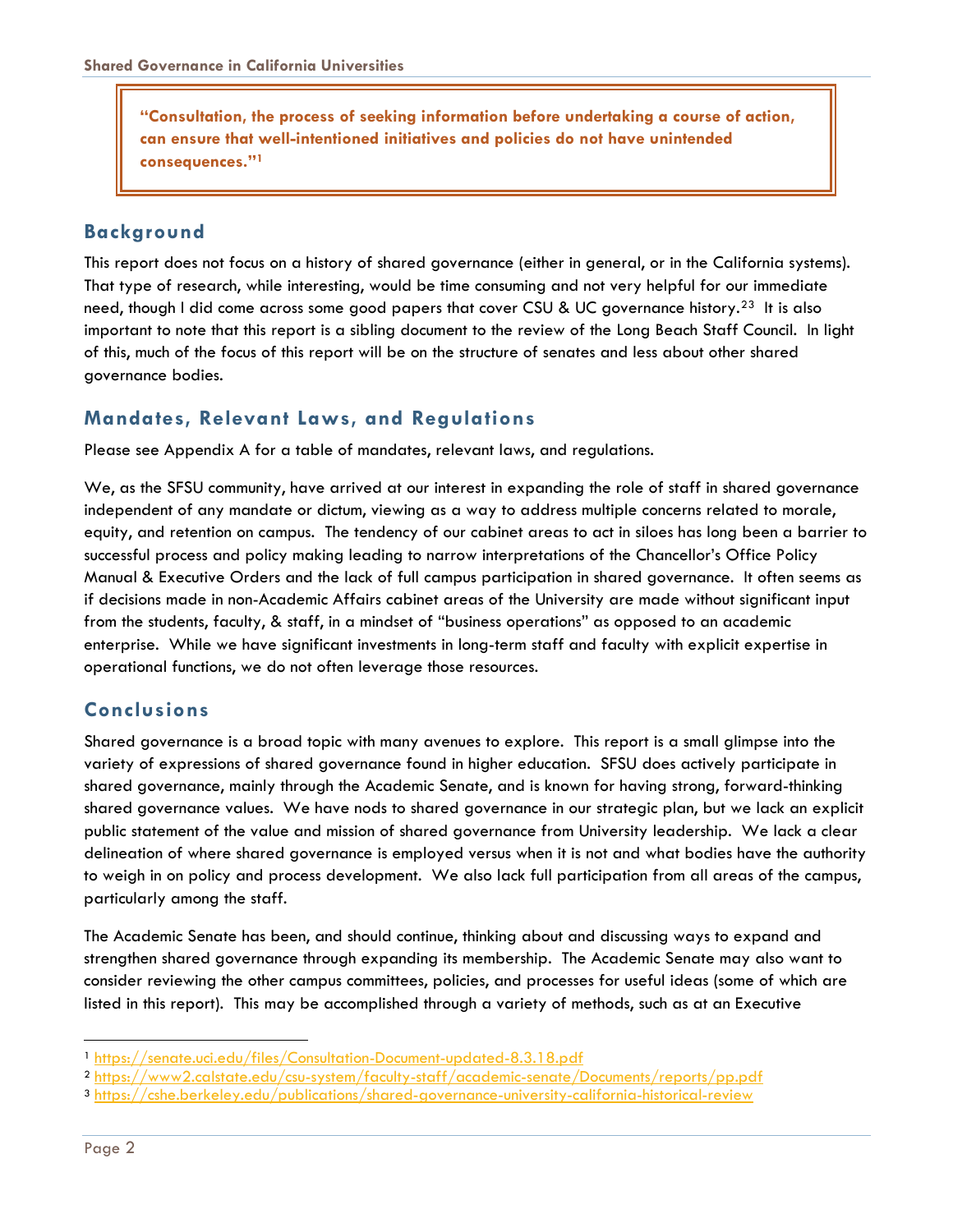Committee Retreat, via Standing Committee review, or by establishing a sub-committee or working group, which should be determined by the Senate. As always, the Academic Senate should consider how better to involve the student voice. The Academic Senate should also have a robust discussion with University leadership about how best to support shared governance including but not limited to release time, staffing, and record keeping needs.

Our campus previously had a Staff Council which seemed to fizzle out because it's focus began to drift into personnel/bargaining issues. There may have also been an unfair labor practice filed with the union. In light of this, if something akin to a Staff Council is still desirable at our campus, a good first step forward might be to have a discussion with the University Counsel and CSUEU Leadership about what functions a Staff Council could perform. Next, create a steering committee/exploratory committee to survey the campus for need & interest and to establish a clear & explicit charge & structure for the council in conjunction with guidance from CSUEU leadership. It will be important for the success of a new staff council that the limits/boundaries of scope are clearly defined. It will also be important for the Academic Senate and whatever staff organization that might be created to have connections/cross-membership.

# GENERAL INFORMATION

# **Statements on the meaning of, and intent to participate in, shared governance**

Many universities have a statement on shared governance – some as a preamble or introduction to the faculty constitution or senate bylaws; others as formal statements made by campus presidents. Some campus simply make use or have a reference to the CSU Academic Senate statement on "collegiality in the California State University system" approved in 1985.[4](#page-3-0)

While these statements can vary in tone, length, and detail, they serve as a public declaration of the intent to work as a community to achieve the mission of the university. These statements are sincere expressions to all community members that their input is valuable and a call for all to participate. Below are some excerpts taken from statements on shared governance and collegiality at other universities:

**"The complexity of current issues within higher education requires the multiplicity of perspective, diversity of approach and collective intellectual capacity that can only happen when shared governance flourishes. This statement affirms the central role of shared governance, and asserts that it is the most effective means by which our institution can respond efficiently and effectively to a continuously changing environment.["5](#page-3-1)**

<span id="page-3-0"></span> <sup>4</sup> <https://senate.sonoma.edu/governance/resources/collegiality-california-state-university-system>

<span id="page-3-1"></span><sup>5</sup> [https://senate.uci.edu/files/Shared-Governance-Statement-updated-to-include-UC-Regents-Bylaw-40-July-5-](https://senate.uci.edu/files/Shared-Governance-Statement-updated-to-include-UC-Regents-Bylaw-40-July-5-2018.pdf) [2018.pdf](https://senate.uci.edu/files/Shared-Governance-Statement-updated-to-include-UC-Regents-Bylaw-40-July-5-2018.pdf)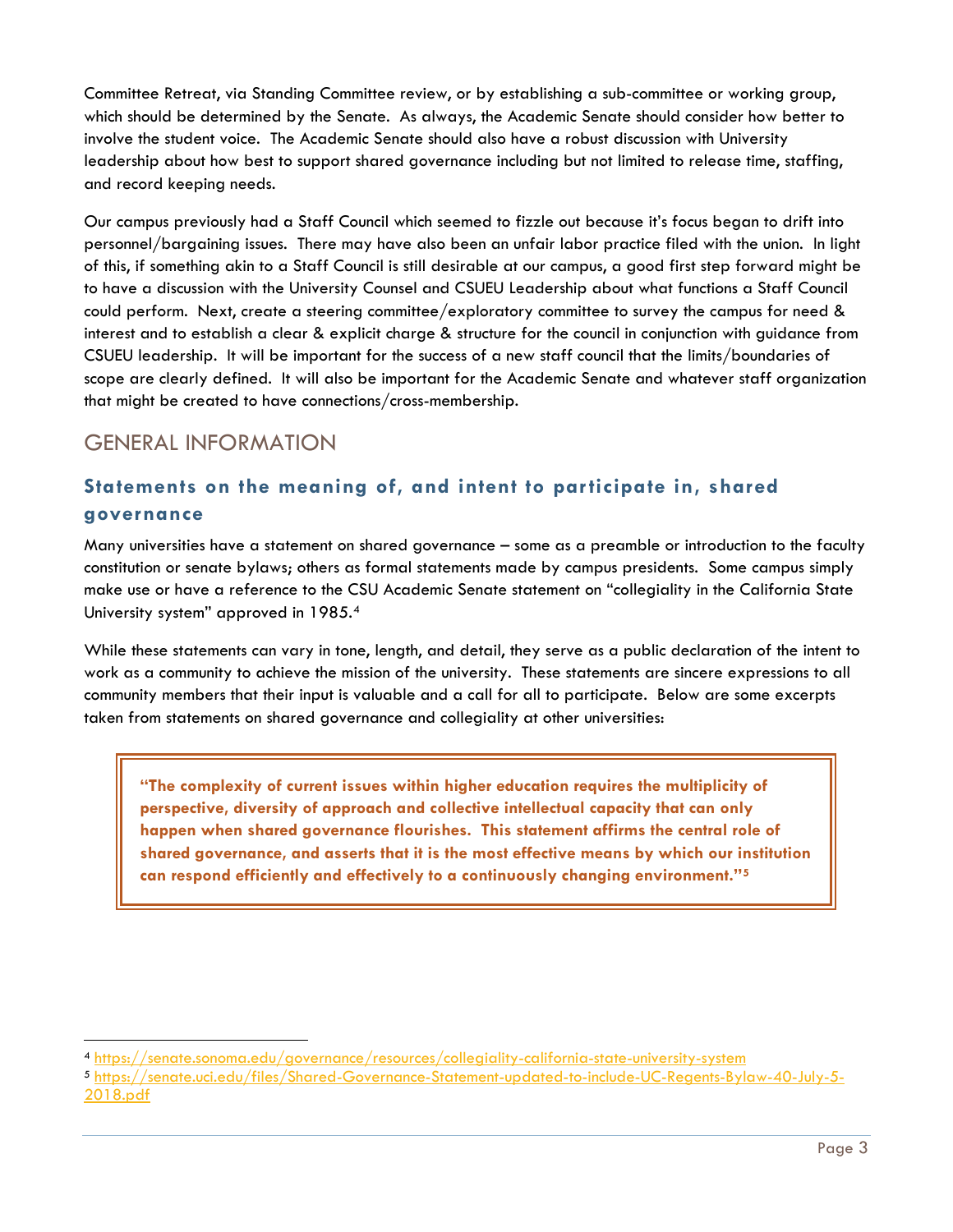**"The filter of other minds, and the tests of experience broader than that of a few people more often than not adds value to the formulation of a proposal. In many cases, consultation has thwarted unwise ideas. Examples may also be found of bad decisions that may have been prevented with broader consultation with affected groups. Overall, we enhance our collective skills by reaching out to broad constituencies for participation in governance."[6](#page-4-0)**

**"Central to collegiality and shared decision-making is tolerance, which might be defined as a civil regard for differing opinions and points of view. Tolerance welcomes diversity and actively sponsors its opinions. The collegium must be the last public bastion of respect for individuals, whether they are members of the faculty, student body, staff, alumni, administration, or Board of Trustees."[7](#page-4-1)**

**"CSUMB values the perspectives, voice and contributions of all members of the university community: students, faculty, staff and administration. We are committed to being a model, pluralistic academic community where all learn from and teach one another in an atmosphere of trust, mutual respect, and pursuit of excellence. We commit ourselves to creating and maintaining processes of shared governance which appropriately involve all university groups and which are demonstrably fair, open, just and equitable."[8](#page-4-2)**

<span id="page-4-0"></span> <sup>6</sup> [https://senate.universityofcalifornia.edu/\\_files/resources/SHRDGOV09Revision.pdf](https://senate.universityofcalifornia.edu/_files/resources/SHRDGOV09Revision.pdf)

<span id="page-4-1"></span><sup>7</sup> <https://senate.sonoma.edu/governance/resources/collegiality-california-state-university-system>

<span id="page-4-2"></span><sup>8</sup> [https://drive.google.com/open?id=0B\\_eT4WgZg2JWVmhibExfcDh6SUU](https://drive.google.com/open?id=0B_eT4WgZg2JWVmhibExfcDh6SUU)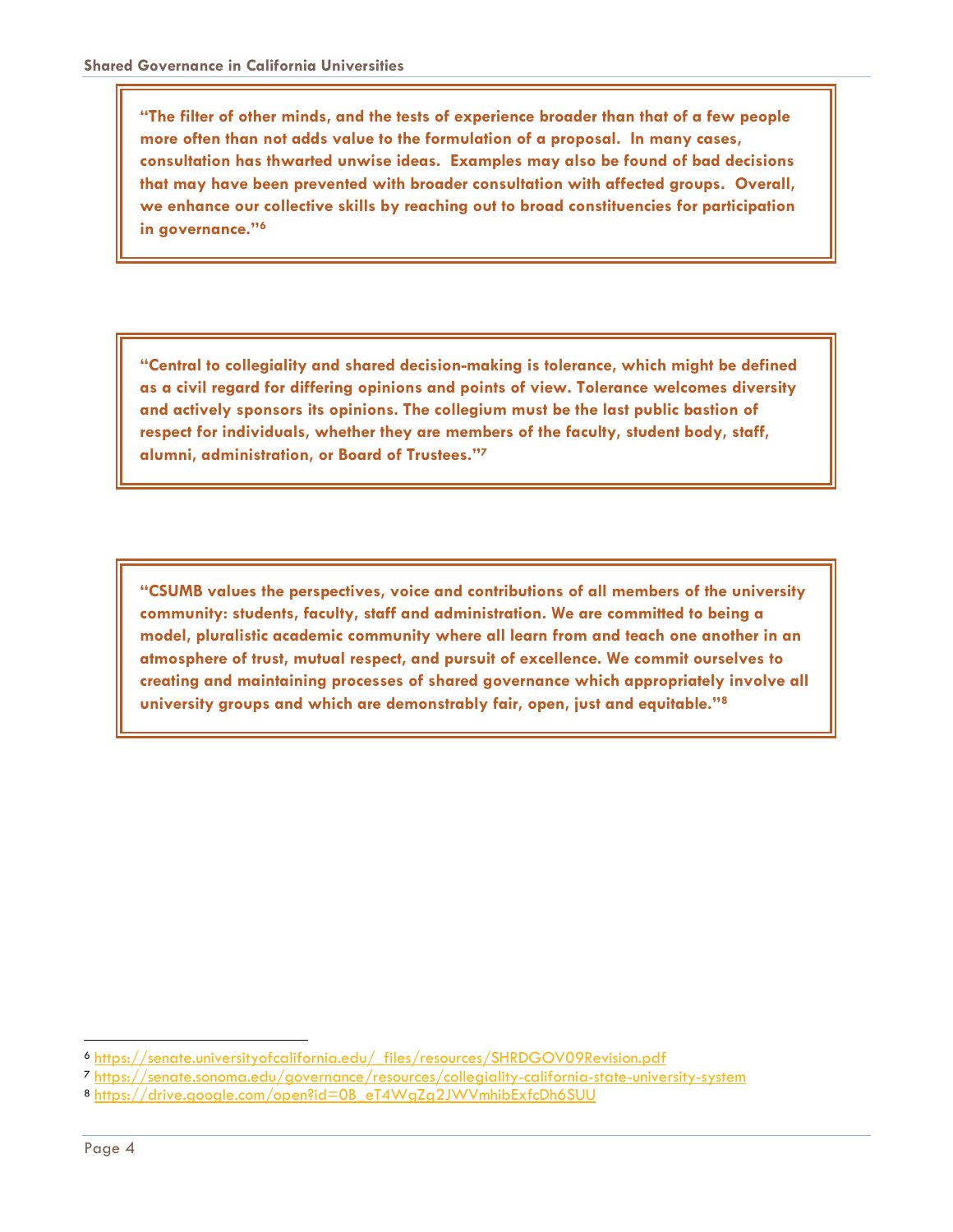# ORGANIZATION

## **What's in a name?**

It appears that the name of the shared governance body is not really that important. All ten UC campuses operate as divisions of the UC Academic Senate – all with a similar (if not the same) structure. A good example of how the Academic Senate's in the UC system are organized is illustrated by UC Santa Barbara.<sup>9</sup> The CSU system is more varied: two campuses operate as University Senates (Humboldt & San Diego State); three campuses operate as Faculty Senates (Northridge, Sacramento, & San Bernardino); the remaining 18 campuses operate as Academic Senates.



Faculty senates tend to be highly restricted to faculty with very few administration, staff, or students participating. University senates tend to be the most inclusive covering more areas of the university enterprise and including the most participation from administrators, staff, & students. Academic senates are right in the middle – having limited administrators, staff, and students participating, but there are some examples of campuses with Academic Senates that look like University Senates (Channel Islands, Dominguez Hills, Long Beach, & San Marcos). Monterey Bay and Fresno State have Academic Assemblies that delegate power to their Academic Senates.

While the UC and CCC systems have fairly uniform (as well as system-wide) organizations focused on staff participation in shared governance, the CSU is both lacking and varied where it can be found. Below is a graph that represents the type of staff focused shared governance organizations in the CSU:

<span id="page-5-0"></span> <sup>9</sup> <https://senate.ucsb.edu/about/ucsb.academic.senate.organizational.framework.pdf>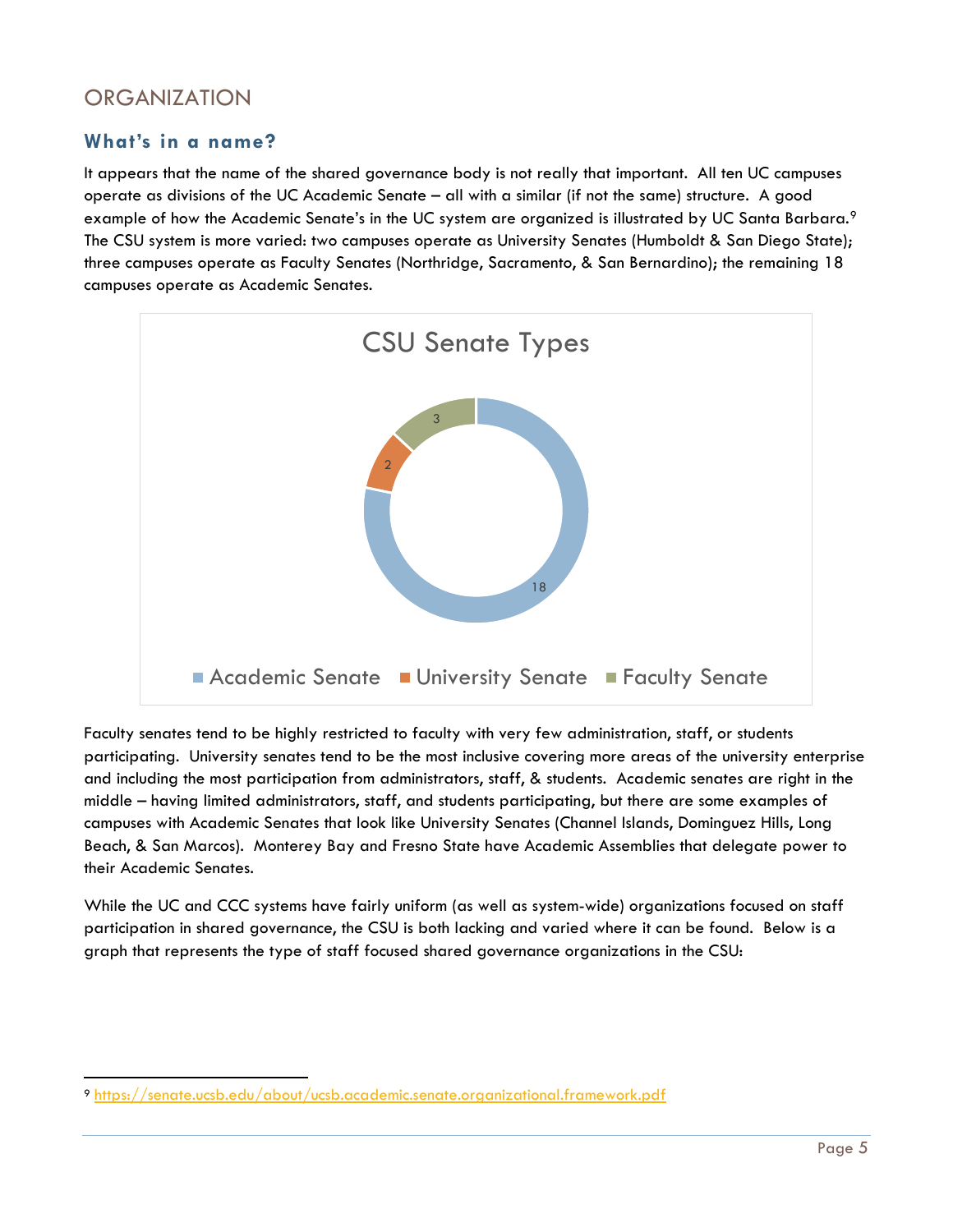# Staff in Shared Governance in the CSU by Venue <sup>San Diego</sub></sup> Staff ommittee San Marco Channel Islands ∝

# **Membership**

The compositions of the senates of the CSU vary, though all are faculty-centric. The variations can be slight or seem disparate (depending upon perspective) usually fluctuating on the whether or not to include certain administrative positions and the number of representatives for groups like students and staff. The decision of who to include in senate membership is highly local and shouldn't necessarily reflect 'trends', though it is also good to keep aware of how other campuses involve other administrators when self-reflecting. It is also difficult to correlate positions one to one across campuses. Instead of focusing on specific positions that participate in senate activity on each campus, below is a graph that indicates how many CSU campuses (out of 22 campuses – Cal Maritime Academy has secured their senate bylaws so that they are only available to community members via a login page, so their information is not included) include select administrators and categories of employees in the full senate (whether voting or non-voting):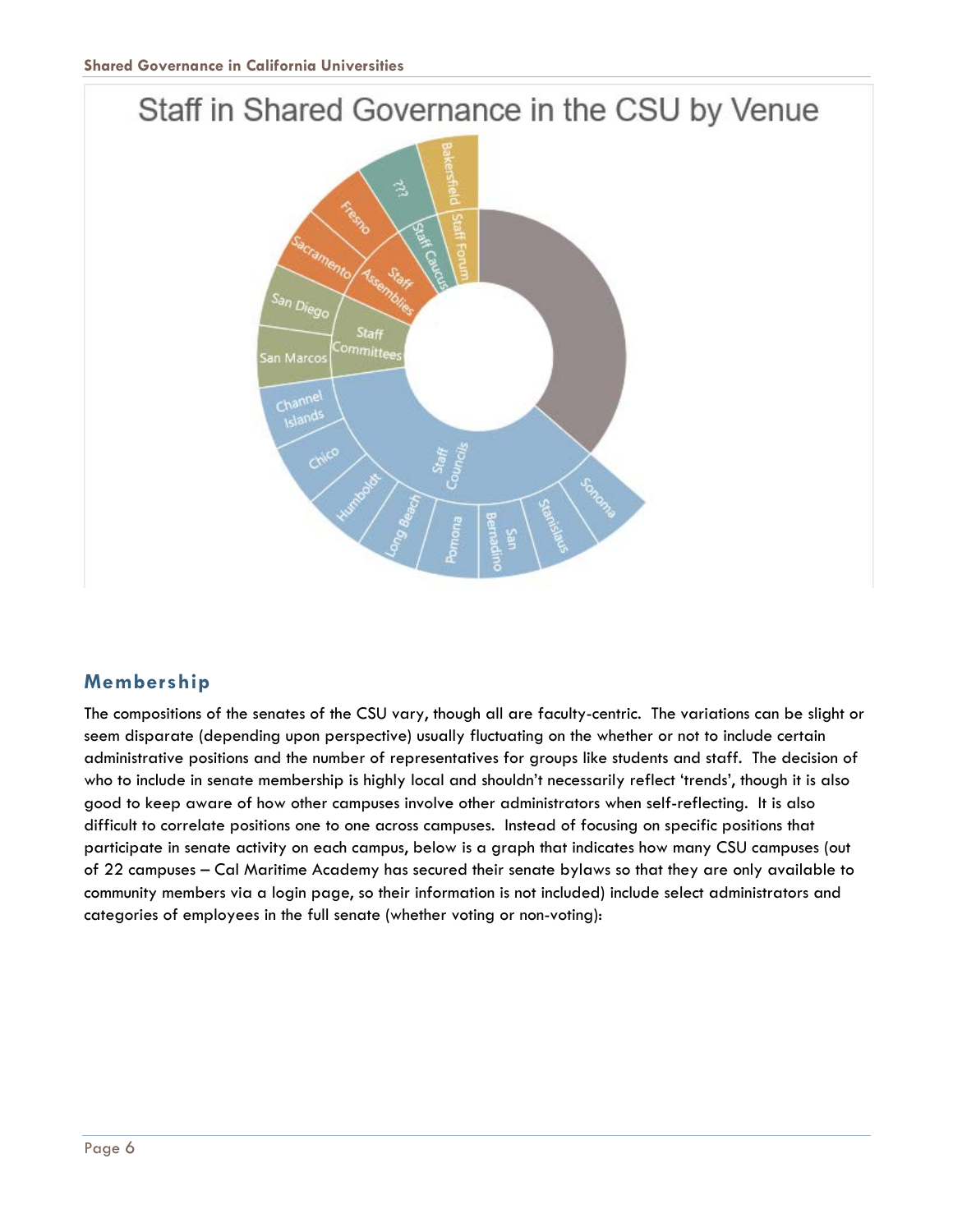

The same can be said of the Senate Executive Committees – that their varied nature is locally determined but fairly similar in composition. Below is a graph that indicates how many Senate Executive Committees (out of 22 for the same reason as stated above) explicitly include in their composition members that ours does not:



While there are certainly interesting inclusions in other senates, that information seemed better suited for a deeper dive with a focus on organizations that have had success in specific areas of interest to our university (for example: if we are interested in including aspects of Information Technology in our Academic Senate,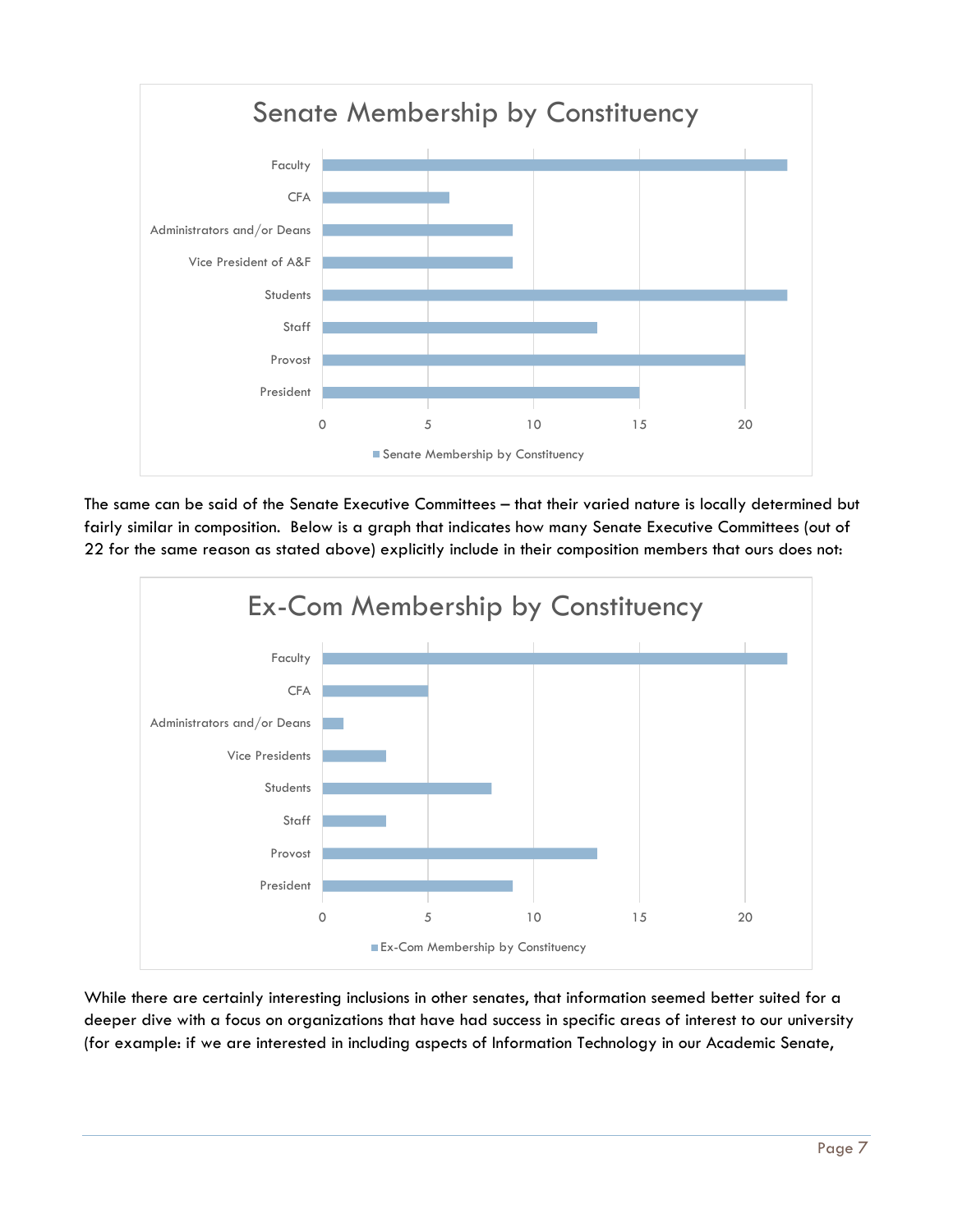#### **Shared Governance in California Universities**

which campuses include the Chief Information Officer and how has that been effective? CSU Channel Islands includes representatives of technology services<sup>10</sup>).

Currently, 6 out of 22 campuses have explicit numbers for senate membership (including us). Some campuses, like Chico, East Bay, Humboldt, Los Angeles, & Pomona, use a set number for faculty representatives distributed among the units. Others, such as us & San Jose, set minimum and/or maximum numbers of participants. The rest of the CSU campuses use some variation of formula to determine how many representatives from each unit may participate without regard to the overall size of the senate.

One last interesting note related to membership. Some organizations will recognize non-members on the plenary floor without the need for a voting member to cede their time to the speaker. Sonoma State University simply states in their bylaws that "during Senate meetings, any individual who is present may speak after being recognized by the Chair of the Senate."<sup>11</sup> UC San Diego is more explicit in how much the guests can participate.<sup>[12](#page-8-2)</sup>

## **Committees**

One of the more interesting aspects of this research has been looking at the committees at various campuses and how those committees are formed. While most campuses operate in the same general manner when it comes to committee formation – the Executive Committee of the Senate distributes or nominates representatives and the committee determines its own chair – there are some variations that are interesting. Some universities, like San Jose State University, UCLA, & UC Irvine, place much of the responsibility on their Committee on Committees to determine the representatives for each committee and to select the chair of each committee. CSU Pomona allows the Executive Committee to appoint the standing committee chairs.<sup>[13](#page-8-3)</sup>

Many shared governance organizations provide resources for shared governance participation – lists of committees with meetings dates/times, how the committee should operate, and what the representational role of the committee member is. CSU LA has some interesting documentation around the governance of the university<sup>[14](#page-8-4)</sup> and the respective roles of the Academic Senate and the University Administration<sup>[15](#page-8-5)</sup>. CSU Fullerton lists all of the committee meeting days & times (since they do not all meet at the same time) in their bylaws<sup>[16](#page-8-6)</sup>; while UC Irvine provides a list specifically for student participation on committees<sup>[17](#page-8-7)</sup>. CSU Northridge makes it very clear that "each member of a Standing or Advisory Committee represents the entire University rather than any College, discipline, or other constituency."[18](#page-8-8)

Here are a few more interesting details from other campuses. Some universities are very explicit in having representation that reflects the campus value of diversity.<sup>19</sup> CSU Channel Islands appoints standing committee

<span id="page-8-0"></span> <sup>10</sup> [https://senate.csuci.edu/otherdocuments/SP\\_07-](https://senate.csuci.edu/otherdocuments/SP_07-17_Revisions_to_the_CONSTITUTION_OF_THE_ACADEMIC_SENAT.pdf)

<sup>17</sup> Revisions to the CONSTITUTION OF THE ACADEMIC SENAT.pdf

<span id="page-8-1"></span><sup>11</sup> <https://senate.sonoma.edu/governance/academic-senate-laws>

<span id="page-8-2"></span><sup>12</sup> <https://senate.ucsd.edu/Operating-Procedures/Senate-Manual/Bylaws/65>

<sup>13</sup>

<span id="page-8-3"></span>https://www.cpp.edu/~senate/documents/bylaws/bylaws September 2011 Technology Commite Change.pdf

<span id="page-8-4"></span><sup>14</sup> <http://www.calstatela.edu/academicsenate/handbook/ch2toc>

<span id="page-8-5"></span><sup>15</sup> <http://www.calstatela.edu/academicsenate/handbook/appu>

<span id="page-8-6"></span><sup>16</sup> [http://www.fullerton.edu/senate/publications\\_policies\\_resolutions/ups/UPS%20100/UPS%20100.001.pdf](http://www.fullerton.edu/senate/publications_policies_resolutions/ups/UPS%20100/UPS%20100.001.pdf)

<span id="page-8-7"></span><sup>17</sup> <https://senate.uci.edu/?p=5960#bylaw36>

<span id="page-8-8"></span><sup>18</sup> <https://www.csun.edu/sites/default/files/atc-bylaws.pdf>

<span id="page-8-9"></span><sup>19</sup> <http://www.calstatela.edu/academicsenate/handbook/ch2>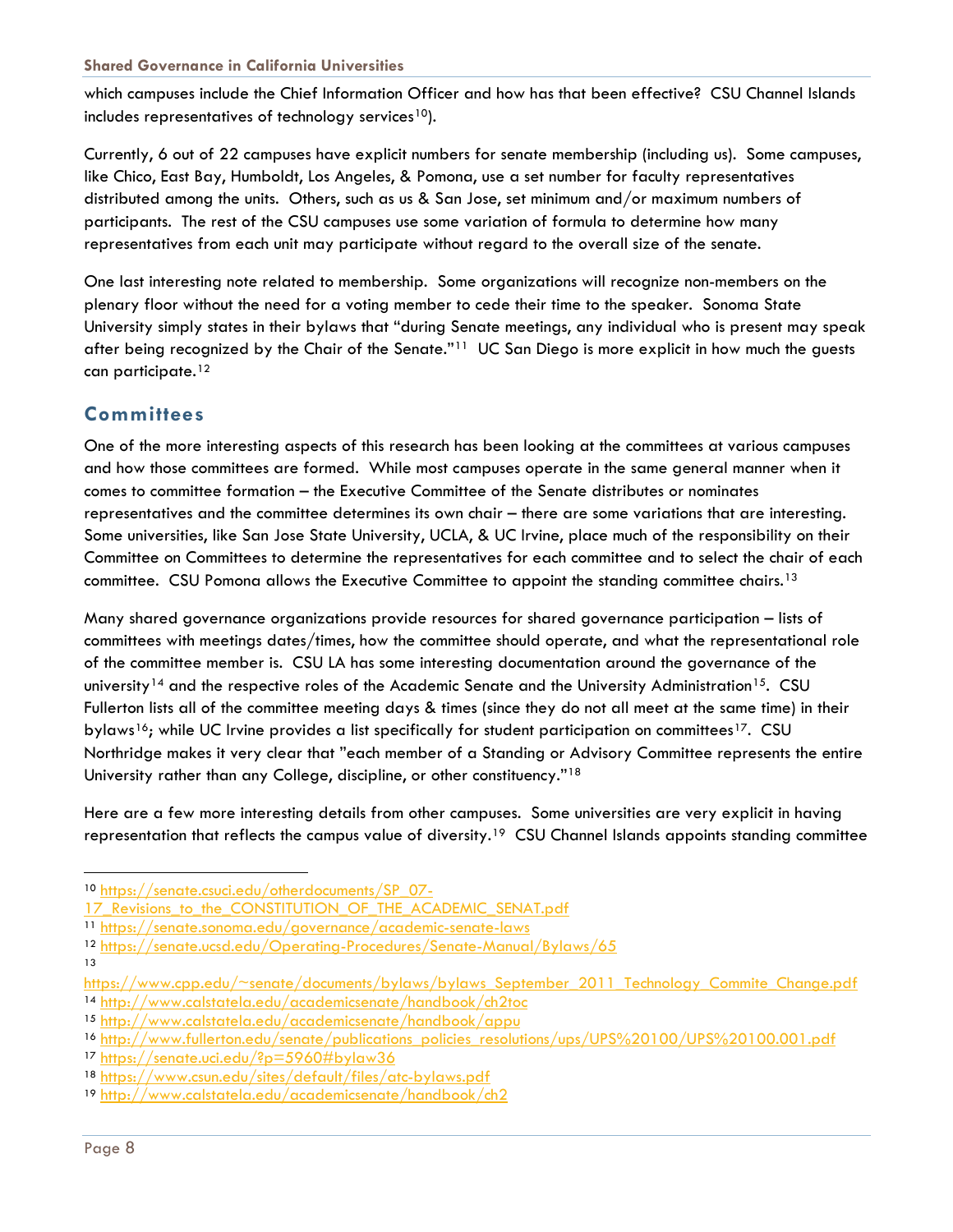members for two-year terms<sup>20</sup>, but all members of the faculty are automatically considered members of the academic senate without term limits<sup>[21](#page-9-1)</sup>. CSU East Bay allows the president of the university to appoint one representative to each standing committee (two appointments to the Committee on Budget and Resource Allocation).<sup>22</sup> Cal Poly San Luis Obispo has a specific provision in their bylaws for electronic meetings.<sup>[23](#page-9-3)</sup>

Included as Appendix A is a list of committees at other universities with links to their charges. Many universities have similar committees using various names; others use committees that are combinations of committees used by other campuses. The appendix lists committees that may be novel to our campus or are interesting combinations of committees that we may already have.

## **Support for Shared Governance**

Support for shared governance is usually highly vocal, but hard to quantify. I have no intention here to open up the can of worms that is faculty workload, release time, and service. I will say that "can" is important and needs to be dealt with in a way that is clear and fair. I think it is fair to say that support for shared governance needs to be more than moral – it needs some foundation (often having some monetary necessity) to build a solid structure. It seems unfair to use the UC campuses as examples of exemplary support for shared governance since they usually have a greater funding source to draw from, but they do offer some enticing ideas.

In my time on the Academic Senate, I have witnessed that there has been a backlog of house cleaning (reviewing old policies, constituting the Committee on Committees, collecting committee reports, etc.) and it is understandable – these tasks are often tedious, require time, and in the case of many old policies have gone so long without review so as to be forgotten or need to be untangled from policies written after.

There are examples of campuses that have (mostly UCs) that have invested heavily in their Senate Offices. Some campuses (SJSU<sup>[24](#page-9-4)</sup>, UC Irvine<sup>25</sup>) have senate analysts or committee analysts that assist in organizing meetings, collecting data, finding participants for committees and more. CSU LA has a similar group, called liaison members, that operates in the senate.<sup>[26](#page-9-6)</sup> UCSF has an Executive Office that houses records and provides professional, analytical, & administrative support.[27](#page-9-7)

# **Oddities & Abnormalities**

Included here are some interesting things that individual campuses have instituted that are not widely in use. Some of these might be interesting to pursue while others are simply meant to illustrate the variety of approaches to shared governance details.

San Luis Obispo has a provision for electronic meetings in its senate bylaws (Article VIII, D.2).<sup>[28](#page-9-8)</sup>

<span id="page-9-1"></span><sup>21</sup> [https://senate.csuci.edu/otherdocuments/SP\\_07-](https://senate.csuci.edu/otherdocuments/SP_07-17_Revisions_to_the_CONSTITUTION_OF_THE_ACADEMIC_SENAT.pdf)

<span id="page-9-0"></span> <sup>20</sup> <https://senate.csuci.edu/policies/2016-2017/bylaws-7-21-17-update.pdf>

<sup>17</sup> Revisions to the CONSTITUTION OF THE ACADEMIC SENAT.pdf

<span id="page-9-2"></span><sup>22</sup> [https://drive.google.com/file/d/1FCa0ggyk\\_TbCb4GnOnMjr\\_sx\\_6olelkR/view?usp=sharing](https://drive.google.com/file/d/1FCa0ggyk_TbCb4GnOnMjr_sx_6olelkR/view?usp=sharing)

<span id="page-9-3"></span><sup>23</sup> [https://content-calpoly-edu.s3.amazonaws.com/academicsenate/1/images/const\\_bylaws\\_summer\\_2019.pdf](https://content-calpoly-edu.s3.amazonaws.com/academicsenate/1/images/const_bylaws_summer_2019.pdf)

<span id="page-9-4"></span><sup>24</sup> <http://www.sjsu.edu/senate/docs/handbook/bylaws.pdf>

<span id="page-9-5"></span><sup>25</sup> <https://senate.uci.edu/senate-office-staff/>

<span id="page-9-6"></span><sup>26</sup> <http://www.calstatela.edu/academicsenate/handbook/ch2>

<span id="page-9-7"></span><sup>27</sup> <https://senate.ucsf.edu/bylaws#no25>

<span id="page-9-8"></span><sup>28</sup> [https://content-calpoly-edu.s3.amazonaws.com/academicsenate/1/images/const\\_bylaws\\_summer\\_2019.pdf](https://content-calpoly-edu.s3.amazonaws.com/academicsenate/1/images/const_bylaws_summer_2019.pdf)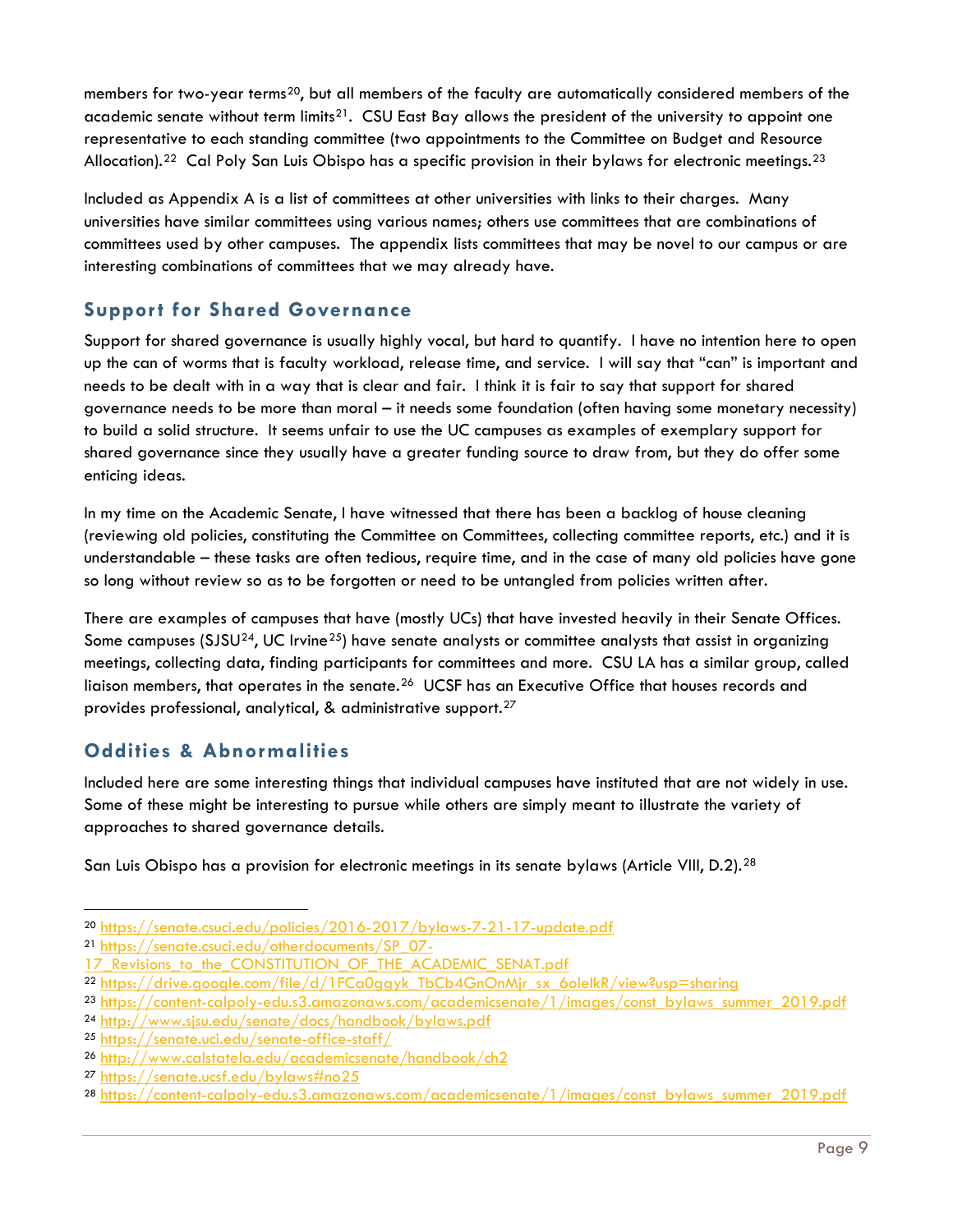#### **Shared Governance in California Universities**

The CSU LA Faculty Handbook includes an interesting statement on the relation of administrative committees to the senate, an Equity Statement, and recognition of student participation in academic governance.<sup>[29](#page-10-0)</sup>

Some campuses include in the constitution and/or bylaws a glossary of terms or definitions.<sup>[30](#page-10-1)</sup>

Cal Poly Pomona bylaws list "Investigative Procedures" for the senate (Article VII).[31](#page-10-2)

UC Santa Barbara provides some guidance on conflict resolution.<sup>[32](#page-10-3)</sup>

UCLA has a prohibition against the Chair, Vice Chair & Immediate Past Chair accepting appointments to Administrative Offices for one full calendar year after leaving senate office.<sup>[33](#page-10-4)</sup>

# **CONCLUSION**

# **What's missing from this report?**

#### **Students**

While there is much information regarding student participation in shared governance, that aspect of this conversation has been left for future exploration with the exception of their inclusion in the membership charts/graphs. Like the Academic Senate model, the shared governance body for students also has a systemwide body. Our current shared governance model, while not perfect, has a long-standing role for students that has been lacking for staff. Student participation in shared governance could always be strengthened and expanded, but the current lack of participation among staff may serve to be a greater barrier to accomplishing current shared governance goals of breaking down the cabinet silos.

### **Shared Governance Opportunities Outside of the Senate**

We do not currently have a list of all the various committees, councils, working groups, etc. in all areas of the university. A review of active committees was done in 2014-15 for the senate, but it is now out of date and was focused mainly on faculty committees at the time. It would be interesting to know how many groups there are currently and what their functions are. I know that the Graduate College of Education has a College Staff Council that is quite active. The College of Health & Social Sciences has a Department Staff Council and is considering a College Staff Council.

### **Minutes, Policies, & Resolutions**

This report does not cover most meetings minutes, policies, or resolutions from any shared governance body other than our Academic Senate at SFSU. That grouping of documents is quite large (especially when considering 33 campuses in the CSU & UC systems), but is probably the most useful for understanding how effective the efforts at other universities are. A review of those documents is a good suggestion for any person or group giving this topic thorough consideration.

31

<span id="page-10-0"></span> <sup>29</sup> <http://www.calstatela.edu/academicsenate/handbook/appu>

<span id="page-10-1"></span><sup>30</sup> <https://senate.ucmerced.edu/bylaws-merced-division#p5t6>

<span id="page-10-3"></span><span id="page-10-2"></span>https://www.cpp.edu/~senate/documents/bylaws/bylaws September 2011 Technology Commite Change.pdf <sup>32</sup> <https://senate.ucsb.edu/conflict.resolution/>

<span id="page-10-4"></span><sup>33</sup> <https://ucla.app.box.com/s/ecvembedjaeii038r8bmwrc5m4eh2tux>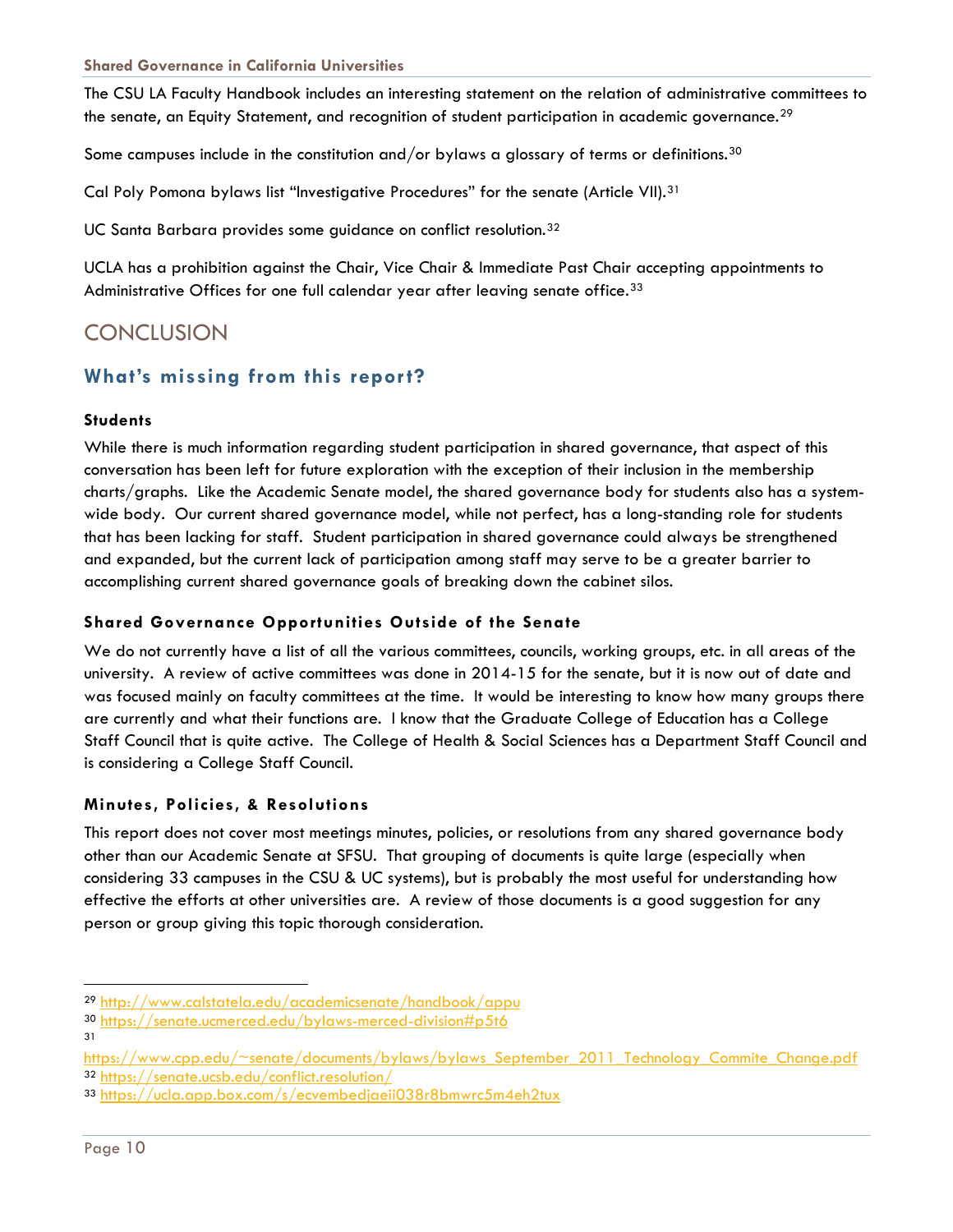## **Next Steps**

There seem to be a few options that can be considered in trying to develop greater staff involvement in shared governance and expand the scope of shared governance to strengthen the faculty voice outside of the Academic Affairs cabinet. There is an opportunity to develop a staff specific venue for directly participating in the shared governance process (whether that be a council, committee, senate, etc.), but it needs to be done cautiously as there have been failures and union concerns in the past. The Academic Senate undergoes a constant self-evaluation and evolution process. It should continue that process, but focus near future efforts on seriously considering in what ways it would like to be involved in decision making that it is not currently (in areas of Administration & Finance, Advancement, and Student Affairs & Enrollment Management) and what additional members (ex officio or elected) would be most useful in an expanded senate model.

### **Formal statement from Pres.**

I think it would meaningful to the campus to have a statement from the President's Office laying out the philosophy, vision, and mission for shared governance on our campus. I think that the staff, in particular, have not felt included when the campus talks about shared governance and might need to be told, explicitly, that their voice matters and is welcome to participate. Many staff may not have a complete understanding of what shared governance is and isn't. [34](#page-11-0) I also think that many staff are nervous that not all administrators on campus are really that invested in staff participating in shared governance if it means time taken away from work. Many staff will want to hear the message directly from their supervisor that they can and should participate in shared governance where they can add a meaningful contribution.

## **Steering Committee for Staff Council**

If going in the direction of an organization geared toward staff participation in shared governance, then a good next step would be to form a steering committee or exploratory committee to examine interest & need. If there appears to be significant interest, then the committee can begin to look deeper at current, functioning examples at other universities. Discussions with University Counsel and CSUEU Leadership should start early to map out the areas that a staff council could and could not address, for example: anything related to wages, hours, or working conditions is off limits. Those guidelines should be a central focus of the committee while developing a constitution and bylaws. It should be expected that many, if not all, staff have never had experience working in a highly organized shared governance structure such as an Academic Senate. It might be good to afford steering committee members the time/opportunity to sit through some Academic Senate meetings (both plenary and standing committee) to get an idea of how these organizations work in practice and not just on paper.

There is one last aspect of this type of work that can come up, but it is more difficult to discuss – compensation. The steering committee should consider what participation means for the participants in terms of their professional development and compensation for extraordinary amounts of service work. This is a topic that needs to be addressed cautiously – there may be issues involved with offering things like release time or stipends that could be in conflict with HEERA or the bargaining contract.<sup>[35](#page-11-1)</sup>

<span id="page-11-0"></span> <sup>34</sup> <https://agb.org/trusteeship-article/how-to-make-shared-governance-work-some-best-practices/>

<span id="page-11-1"></span><sup>35</sup> This may not be possible. Need to discuss with University Counsel and CSUEU. Possible unfair labor practice here.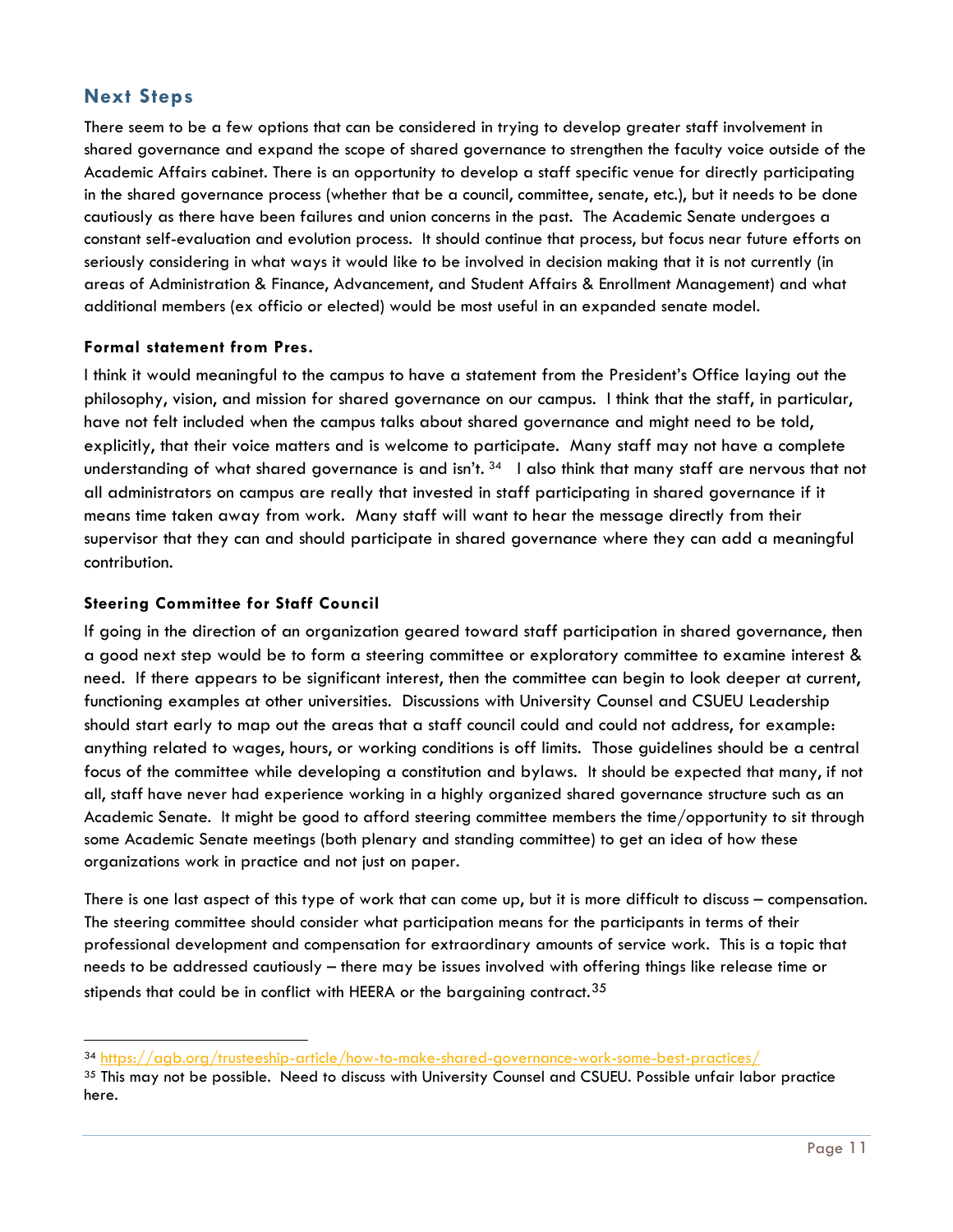### **Senate Possibilities**

The Academic Senate of San Francisco State University does not need a report to motivate change. Our Academic Senate is constantly self-evaluating and evolving. **[36](#page-12-0)** Currently, the Academic Senate Executive Committee has been considering a resolution passed during the last academic year regarding staff participation in shared governance.<sup>[37](#page-12-1)</sup> Among the resolved clauses in that resolution, the Academic Senate is asked to consider (among other things):

- Adding 1 staff representative per College & Library (which would require an amendment to the Faculty Constitution to remove the senate membership cap and update or create a new apportionment formula).
- Adopting a University Senate model to include participation from other cabinet areas.
- Creating a Staff Affairs Committee (like the Faculty & Student Affairs Committees).

The Academic Senate should also work closely and actively with the student governing body (Associated Students) to improve the opportunities for student involvement in shard governance on our campus. While I am sure there are numerous ideas for improvement to be found, here are just a few that come to mind:

- Consider moving meeting date/time to be more convenient for students.
- Develop recognition for student participation (see CSU LA for an example<sup>[38](#page-12-2)</sup>).
- Course Credit, Minor, or Certificate program?
- Student participation graduation requirement?
- Yearly/Semester dedicated "Day of Service" for the campus (committees, clean-ups, teach-ins, local community service)?

### **Suggested Further Reading and Avenues for Examination**

California is not the only state with a long tradition of shared governance in higher education, nor are the CSU & UC systems the only systems in California. Michigan<sup>[39](#page-12-3)</sup> & Wisconsin<sup>[40](#page-12-4)</sup> both have a history of university systems with shared governance bodies (though Wisconsin may have had some setbacks recently<sup>41</sup>). Other institutions, such as Cornell<sup>[42](#page-12-6)[43](#page-12-7)</sup> and Santa Clara University<sup>[44](#page-12-8)[45](#page-12-9)</sup>, also have robust shared governance systems with good documentation.

When reviewing the STARS ratings, these CSUs & UCs received good scores for their shared governance reporting:

<span id="page-12-0"></span> <sup>36</sup> <https://agb.org/trusteeship-article/how-to-make-shared-governance-work-some-best-practices/>

<span id="page-12-1"></span><sup>37</sup> <http://senate.sfsu.edu/resolution/resolution-support-increased-participation-staff-shared-governance>

<span id="page-12-2"></span><sup>38</sup> <http://www.calstatela.edu/academicsenate/handbook/ch2a#recognition>

<span id="page-12-3"></span><sup>39</sup> <https://crcmich.org/explaining-michigans-one-of-a-kind-university-governance-model>

<span id="page-12-4"></span><sup>40</sup> <https://www.wisconsin.edu/uwsa/shared-governance/>

<span id="page-12-5"></span><sup>41</sup> <https://www.aaup.org/article/downfall-shared-governance-wisconsin#.Xbscp25FyUk>

<span id="page-12-6"></span><sup>42</sup> <https://assembly.cornell.edu/shared-governance-cornell>

<span id="page-12-7"></span><sup>43</sup> <https://assembly.cornell.edu/tools-tabs-resources/history-shared-governance>

<span id="page-12-8"></span><sup>44</sup> <https://www.scu.edu/governance/>

<span id="page-12-9"></span><sup>45</sup> <https://www.scu.edu/governance/resources-/>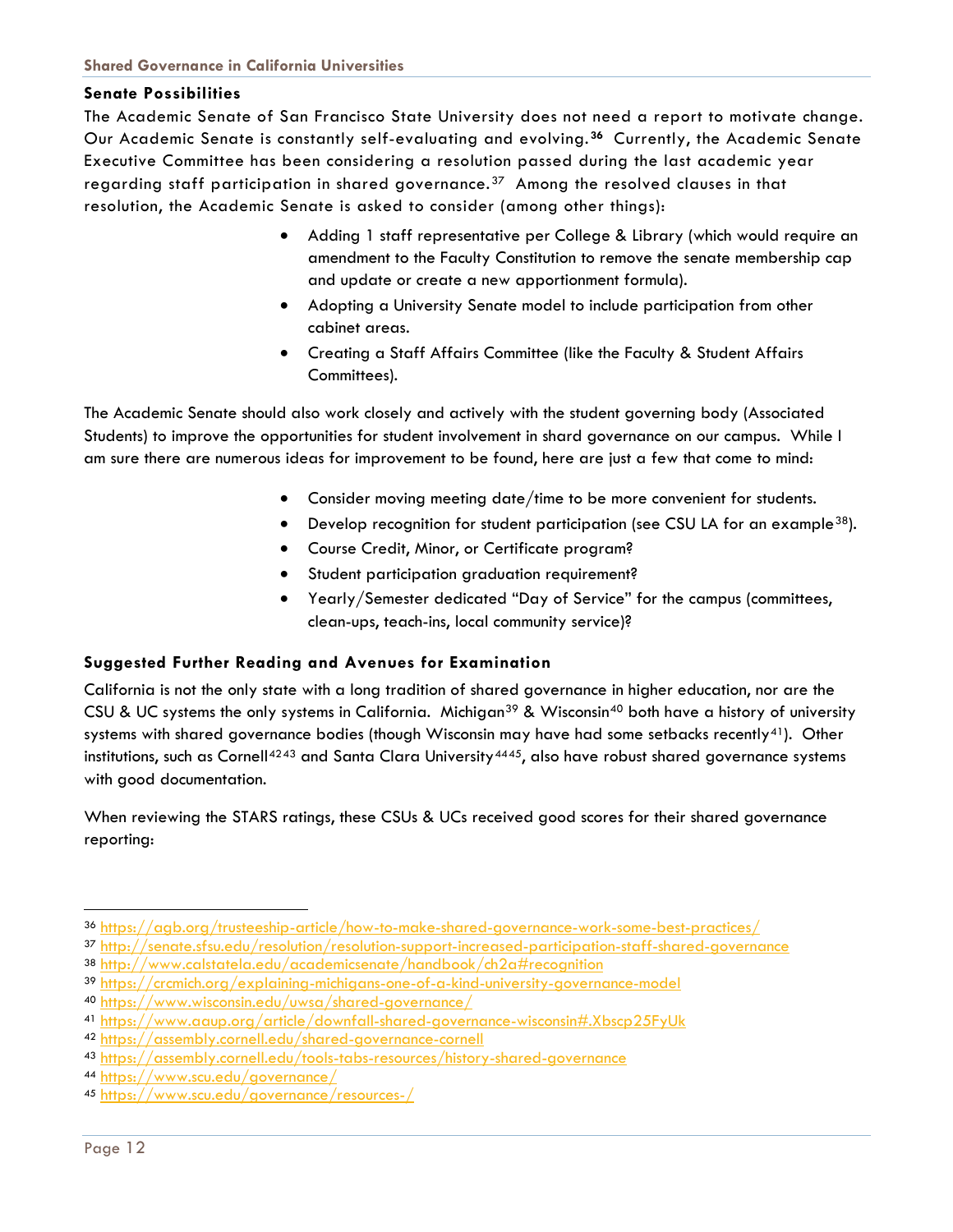CSU: Bakersfield, Chico, Humboldt, Long Beach, & San Diego

UC: Berkeley & San Diego (to a lesser degree Irvine & Santa Cruz as well)

In the California Community College system, American River College seems to have undergone a recent shared governance overhaul – they have a short video illustrating their new model.<sup>46</sup> Lastly, California Maritime Academy has all of their shared governance documents, including constitution & bylaws, secured in a password protected area that is inaccessible to non-Maritime Academy members. They do have a recent report addressing shared governance concerns on their campus, many of which are concerns similar to those on our campus.[47](#page-13-1) A lot of interesting articles and information can be found on the American Association of University Professors website as well.[48](#page-13-2)[49](#page-13-3)

**Prepared by Dylan Mooney** 

**Staff, College of Health & Social Sciences** 

**Academic Senate Staff Representative, 2017-2020**

<span id="page-13-0"></span> <sup>46</sup> <https://www.youtube.com/watch?v=r9OQghGnR7g>

<span id="page-13-1"></span><sup>47</sup> [https://www.csum.edu/web/academic-senate-community/academic-senate-home/cal-maritime-shared](https://www.csum.edu/web/academic-senate-community/academic-senate-home/cal-maritime-shared-governance-draft-report)[governance-draft-report](https://www.csum.edu/web/academic-senate-community/academic-senate-home/cal-maritime-shared-governance-draft-report)

<span id="page-13-2"></span><sup>48</sup> <https://www.aaup.org/>

<span id="page-13-3"></span><sup>49</sup> <https://www.aaup.org/issues/governance-colleges-universities/legal-aspects>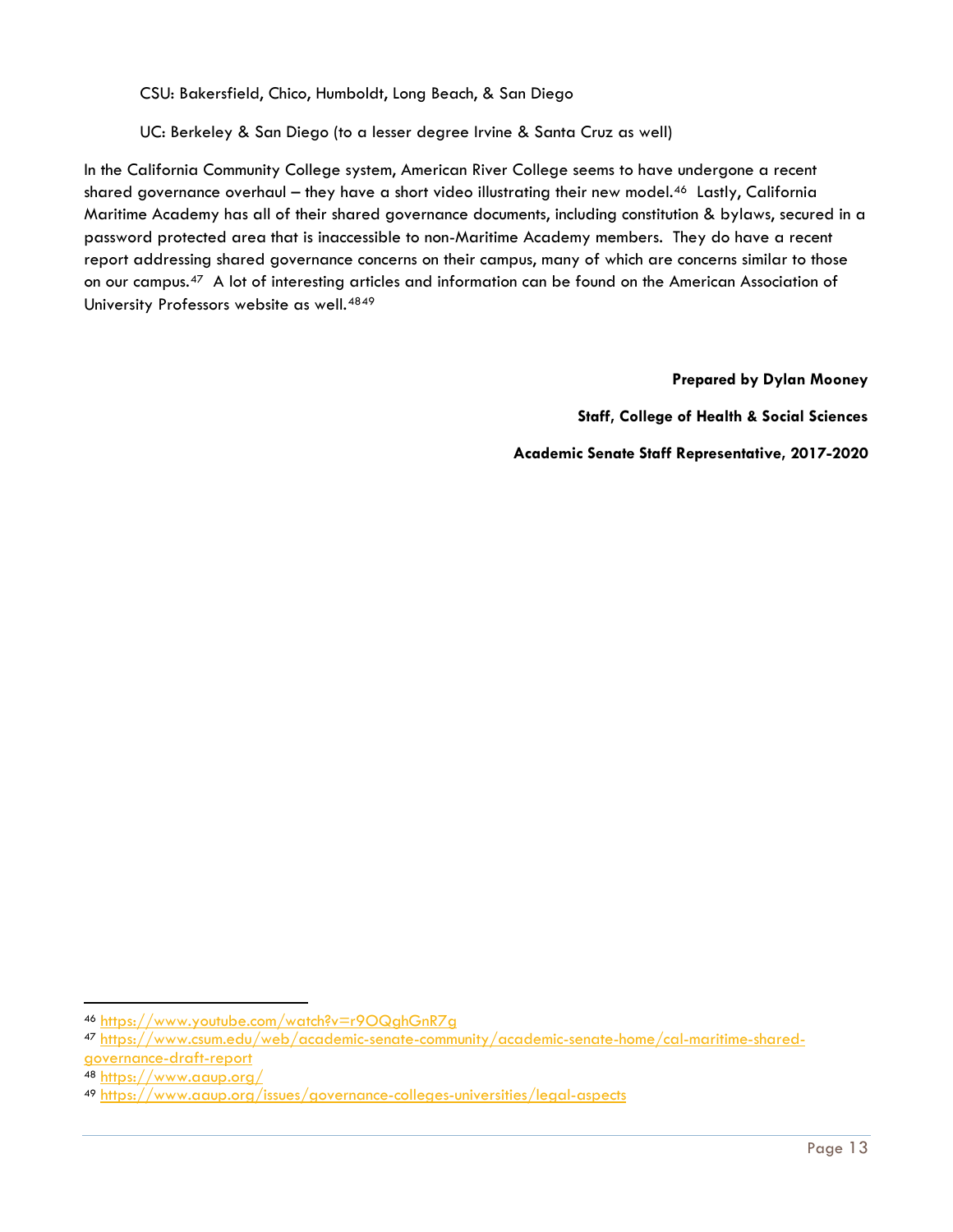# **Appendix A: Shared Governance Mandates, Relevant Laws and Regulations**

| Source                                      | Type                                             | Description                                                                                                                                                                                                                                                                                                                                                                                                                                                                                                                                                                                                                                                                                                                                                                                                                                                                                                                                                                      | Relevance                                                                                                                                                                                                                                                                                                      |
|---------------------------------------------|--------------------------------------------------|----------------------------------------------------------------------------------------------------------------------------------------------------------------------------------------------------------------------------------------------------------------------------------------------------------------------------------------------------------------------------------------------------------------------------------------------------------------------------------------------------------------------------------------------------------------------------------------------------------------------------------------------------------------------------------------------------------------------------------------------------------------------------------------------------------------------------------------------------------------------------------------------------------------------------------------------------------------------------------|----------------------------------------------------------------------------------------------------------------------------------------------------------------------------------------------------------------------------------------------------------------------------------------------------------------|
| <b>HEERA</b>                                | CA Public Employee<br><b>Relations Provision</b> | 3560 (E) ) It is the purpose of this chapter to<br>provide the means by which relations between<br>each higher education employer and its<br>employees may assure that the responsibilities<br>and authorities granted to the separate<br>institutions under the Constitution and by statute<br>are carried out in an atmosphere which permits<br>the fullest participation by employees in the<br>determination of conditions of employment<br>which affect them. It is the intent of this chapter<br>to accomplish this purpose by providing a<br>uniform basis for recognizing the right of the<br>employees of these systems to full freedom of<br>association, self-organization, and designation<br>of representatives of their own choosing for the<br>purpose of representation in their employment<br>relationships with their employers and to select<br>one of these organizations as their exclusive<br>representative for the purpose of meeting and<br>conferring. | Any new Staff Council<br>or shared governance<br>structure must be clear<br>in its charge that it does<br>not touch upon matters<br>of employment,<br>including hours, wages,<br>or working conditions,<br>or other areas that are<br>the purview of the<br>existing collective<br>bargaining<br>organization. |
| <b>HEERA</b>                                | CA Public Employee<br><b>Relations Provision</b> | 3561(b) The Legislature recognizes that joint<br>decision making and consultation between<br>administration and faculty or academic employees<br>is the long-accepted manner of governing<br>institutions of higher learning and is essential to<br>the performance of the educational missions of<br>these institutions, and declares that it is the<br>purpose of this chapter to both preserve and<br>encourage that process.                                                                                                                                                                                                                                                                                                                                                                                                                                                                                                                                                 | Recognizing shared<br>governance as essential<br>to the educational<br>mission.                                                                                                                                                                                                                                |
| <b>SFSU</b><br>Academic<br>Senate<br>Policy | #S15-176:                                        | SF State encourages its students, faculty, and<br>staff to engage fully with the community and<br>develop and share knowledge.                                                                                                                                                                                                                                                                                                                                                                                                                                                                                                                                                                                                                                                                                                                                                                                                                                                   | This is the very heart of<br>shared governance.                                                                                                                                                                                                                                                                |
| WASC                                        | Interim Report, 6/18                             | The five indicators and standards approved by<br>the Academic Senate in December 2014 are:<br>5. Resources. Resources are not only financial but<br>also take the form of human resources, schedules,<br>facilities, and external resources; it is imperative<br>for programs to steward these resources with<br>care. Programs that balance their resources<br>deliver a sustainable and high quality curriculum<br>and maintain a supportive and collegial<br>environment; they cultivate and utilize the<br>professional expertise of their staff; they meet<br>students' needs through advising, course<br>planning, and scheduling; and they allocate<br>offices, classrooms, laboratories, and other                                                                                                                                                                                                                                                                       | Staff have perhaps the<br>greatest degree of<br>understanding of these<br>resources, which is why<br>it is best to utilize their<br>expertise.                                                                                                                                                                 |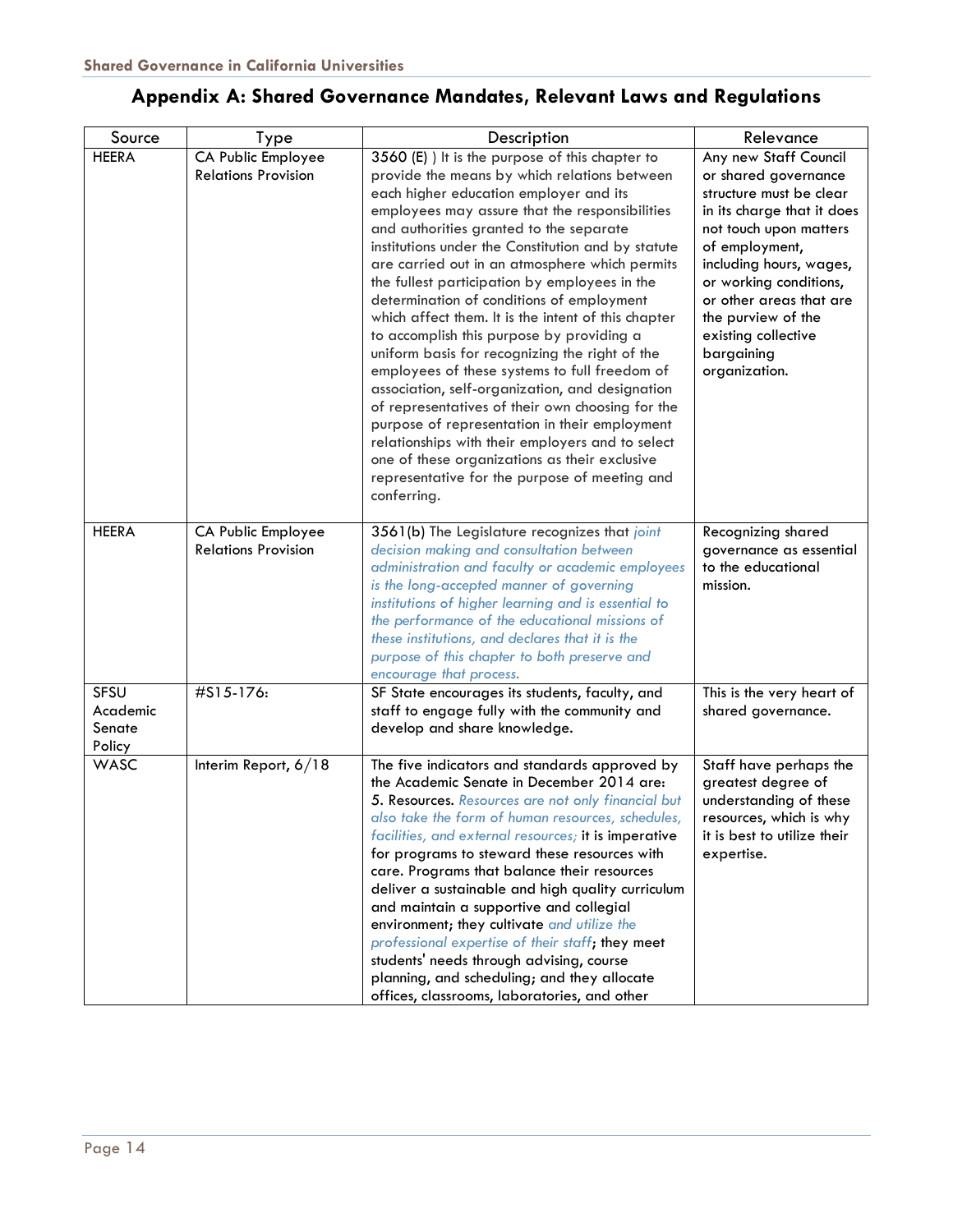|                                        |                                            | spaces equitably, to create rich learning<br>environments for all. <sup>50</sup>                                                                                                                                                                                                                                                                                                                                                                                                                        |                                                                                                                                                                                                                                                                                                                                                                                                                                                                                      |
|----------------------------------------|--------------------------------------------|---------------------------------------------------------------------------------------------------------------------------------------------------------------------------------------------------------------------------------------------------------------------------------------------------------------------------------------------------------------------------------------------------------------------------------------------------------------------------------------------------------|--------------------------------------------------------------------------------------------------------------------------------------------------------------------------------------------------------------------------------------------------------------------------------------------------------------------------------------------------------------------------------------------------------------------------------------------------------------------------------------|
| <b>WASC</b>                            | Interim Report, 6/18                       | 3.1 Program Planning:  Programs should<br>engage in regular and systematic planning<br>efforts that include both thorough review of<br>their current strengths, weaknesses,<br>opportunities, and challenges, and realistic but<br>ambitious goals for the future. This work of self-<br>review and planning should involve program<br>faculty and staff as a whole, since its future<br>success will depend on their work together. <sup>51</sup>                                                      | Acknowledging the role<br>that staff play, in<br>conjunction with faculty,<br>in program planning<br>and review.                                                                                                                                                                                                                                                                                                                                                                     |
| <b>WASC</b>                            | Interim Report, 6/18                       | 3.5: Resources: As well as faculty, a program<br>maintains important resources in its facilities,<br>budgets, and staff, all of which should be<br>carefully stewarded and employed to support the<br>program's mission<br>A well-functioning department also relies on its<br>professional staff. Staff members deserve<br>professional environments that are respectful and<br>collegial, and programs should take care to<br>maintain fair workloads and reasonable<br>expectations of productivity. | Allowing staff<br>participation in shared<br>governance gives voice<br>to staff; having a role<br>in decision- making<br>improves morale and<br>supports attachment to<br>the university.<br>The Senate, or a<br>senate-type structure<br>which includes<br>constituents from across<br>campus, provides fertile<br>grounds for interaction<br>which may lead to<br>collaboration. Of note:<br>advisors and counsellors<br>are included in the<br>category of<br>professional staff. |
| <b>SFSU</b><br>Strategic<br>Plan, 2015 | <b>Strategic Plan:</b><br>Life of the Mind | Aspirations:<br>To encourage interdisciplinary intellectual<br>community and exchange for students, faculty<br>and staff <sup>52</sup>                                                                                                                                                                                                                                                                                                                                                                  | This sounds a lot like an<br>SFSU version of the<br><b>WASC</b> Interim Report<br>section 3.5 noted<br>above.                                                                                                                                                                                                                                                                                                                                                                        |
| SFSU<br>Strategic<br>Plan, 2015        | <b>Strategic Plan:</b><br>Life of the Mind | Objectives:<br>SF State will invigorate the intellectual<br>environment for faculty, staff, students and local                                                                                                                                                                                                                                                                                                                                                                                          | This reads as a call to<br>create more<br>opportunities for shared                                                                                                                                                                                                                                                                                                                                                                                                                   |

<span id="page-15-0"></span> 50 WASC Interim Report, 6/18 (Includes 2015 Strategic Plan); Guidelines for the seventh cycle of program review, adopted by the Academic Senate. P.9, <http://ueap.sfsu.edu/sites/default/files/assets/accreditation/wasc/WASC-Interim-Report.pdf>

<span id="page-15-1"></span><sup>51</sup> <sup>51</sup> WASC Interim Report, 6/18 (Includes 2015 Strategic Plan); Seventh Cycle Handbook, Academic Program Review P.52, [http://ueap.sfsu.edu/sites/default/files/assets/accreditation/wasc/WASC-Interim-](http://ueap.sfsu.edu/sites/default/files/assets/accreditation/wasc/WASC-Interim-Report.pdf)[Report.pdf](http://ueap.sfsu.edu/sites/default/files/assets/accreditation/wasc/WASC-Interim-Report.pdf)

<span id="page-15-2"></span><sup>52</sup> SFSU 2015 Strategic Plan, full text pulled from WASC Interim Report, p85 (5) <http://ueap.sfsu.edu/sites/default/files/assets/accreditation/wasc/WASC-Interim-Report.pdf>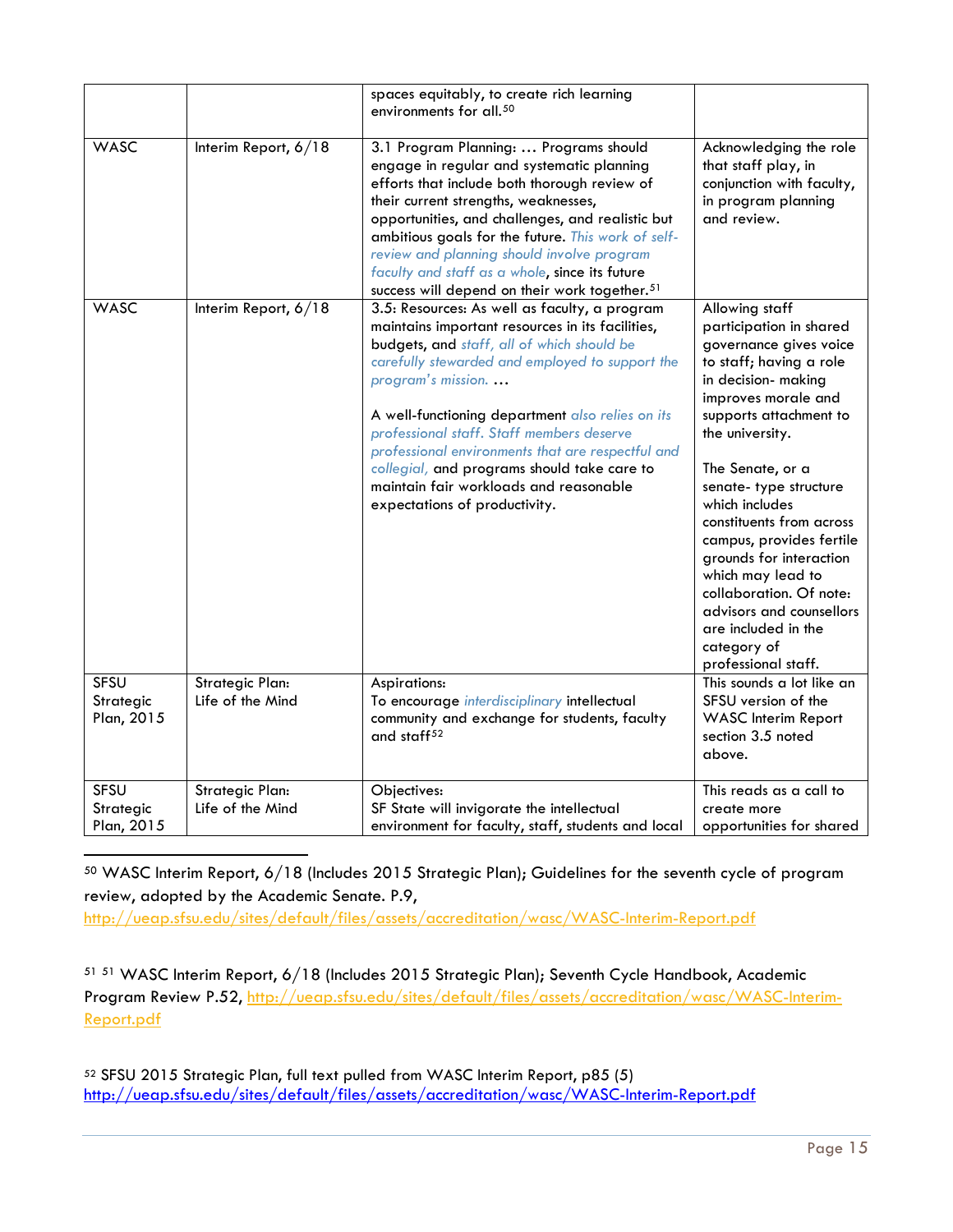|                                        |                                     | communities by multiplying sites of interaction<br>and collaboration, lowering barriers to<br>participation and providing support for lifelong<br>learning and professional development. <sup>53</sup>                                                                                                                                                                                                                                                                                                               | governance and<br>collaboration.                                                                                                                                                                                                           |
|----------------------------------------|-------------------------------------|----------------------------------------------------------------------------------------------------------------------------------------------------------------------------------------------------------------------------------------------------------------------------------------------------------------------------------------------------------------------------------------------------------------------------------------------------------------------------------------------------------------------|--------------------------------------------------------------------------------------------------------------------------------------------------------------------------------------------------------------------------------------------|
| <b>SFSU</b><br>Strategic<br>Plan, 2015 | <b>Strategic Plan:</b><br>Equity    | Aspirations:<br>To attract and retain the best faculty and staff<br>by making SF State a fair and equitable place<br>to work, which will in turn increase student<br>success.<br>To promote campus professional achievement<br>and growth, creative works and curricula that<br>are connected to a rich history and<br>contemporary culture of student life and service<br>and that recognize, include and nurture multiple<br>forms of equity on campus as they relate to a<br>variety of identities. <sup>54</sup> | Increased participation<br>in all aspects of<br>university life leads to<br>increased equity                                                                                                                                               |
| <b>SFSU</b><br>Strategic<br>Plan, 2015 | <b>Strategic Plan:</b><br>Equity    | Objectives:<br>SF State will expand professional opportunities<br>for faculty and staff to make the campus a<br>workplace of choice. We will become known as<br>the most exciting and rewarding academic<br>workplace in our region. <sup>55</sup>                                                                                                                                                                                                                                                                   | Again, this reads as a<br>call to create more<br>opportunities for shared<br>governance and<br>collaboration.                                                                                                                              |
| <b>SFSU</b><br>Strategic<br>Plan, 2015 | <b>Strategic Plan:</b><br>Community | we believe in developing strong partnerships<br>that will support the pursuits of our students,<br>faculty and staff within the local, national and<br>global communities. <sup>56</sup>                                                                                                                                                                                                                                                                                                                             | These strong<br>partnerships are built<br>around collaboration<br>and shared<br>governance.                                                                                                                                                |
| SFSU<br>Strategic<br>Plan, 2015        | <b>Strategic Plan:</b><br>Community | Aspirations:<br>-To create a strong, mutually supportive<br>community among students, alumni, faculty and<br>staff that serves as a model within the CSU.<br>-To embrace diversity and provide SF State's<br>diverse community (alumni, students, faculty and<br>staff) with opportunities to develop a sense of<br>affinity for the institution.<br>-To provide meaningful opportunities for students<br>to engage with faculty and staff outside of the<br>classroom. <sup>57</sup>                                | Participation in shared<br>governance gives<br>people the sense of<br>ownership,<br>responsibility, and<br>deepened connection to<br>the community needed<br>to create meaningful<br>opportunities for<br>engagement and<br>collaboration. |
| <b>SFSU</b><br>Strategic<br>Plan, 2015 | <b>Strategic Plan:</b><br>Community | Objectives:<br>(1) SF State will create a campus culture where<br>students, staff and faculty are valued, respected,                                                                                                                                                                                                                                                                                                                                                                                                 | Creating more<br>opportunities for staff<br>to feel valued &                                                                                                                                                                               |

<span id="page-16-4"></span><span id="page-16-3"></span><span id="page-16-2"></span><span id="page-16-1"></span><span id="page-16-0"></span> 53 SFSU 2015 Strategic Plan, full text pulled from WASC Interim Report, p86 <http://ueap.sfsu.edu/sites/default/files/assets/accreditation/wasc/WASC-Interim-Report.pdf> <sup>54</sup> SFSU 2015 Strategic Plan, full text pulled from WASC Interim Report, p89 (9) <http://ueap.sfsu.edu/sites/default/files/assets/accreditation/wasc/WASC-Interim-Report.pdf> <sup>55</sup> SFSU 2015 Strategic Plan, full text pulled from WASC Interim Report, p89 (9) <http://ueap.sfsu.edu/sites/default/files/assets/accreditation/wasc/WASC-Interim-Report.pdf> <sup>56</sup> SFSU 2015 Strategic Plan, full text pulled from WASC Interim Report, p92 (12) <http://ueap.sfsu.edu/sites/default/files/assets/accreditation/wasc/WASC-Interim-Report.pdf> <sup>57</sup> SFSU 2015 Strategic Plan, full text pulled from WASC Interim Report, p92 (12) <http://ueap.sfsu.edu/sites/default/files/assets/accreditation/wasc/WASC-Interim-Report.pdf>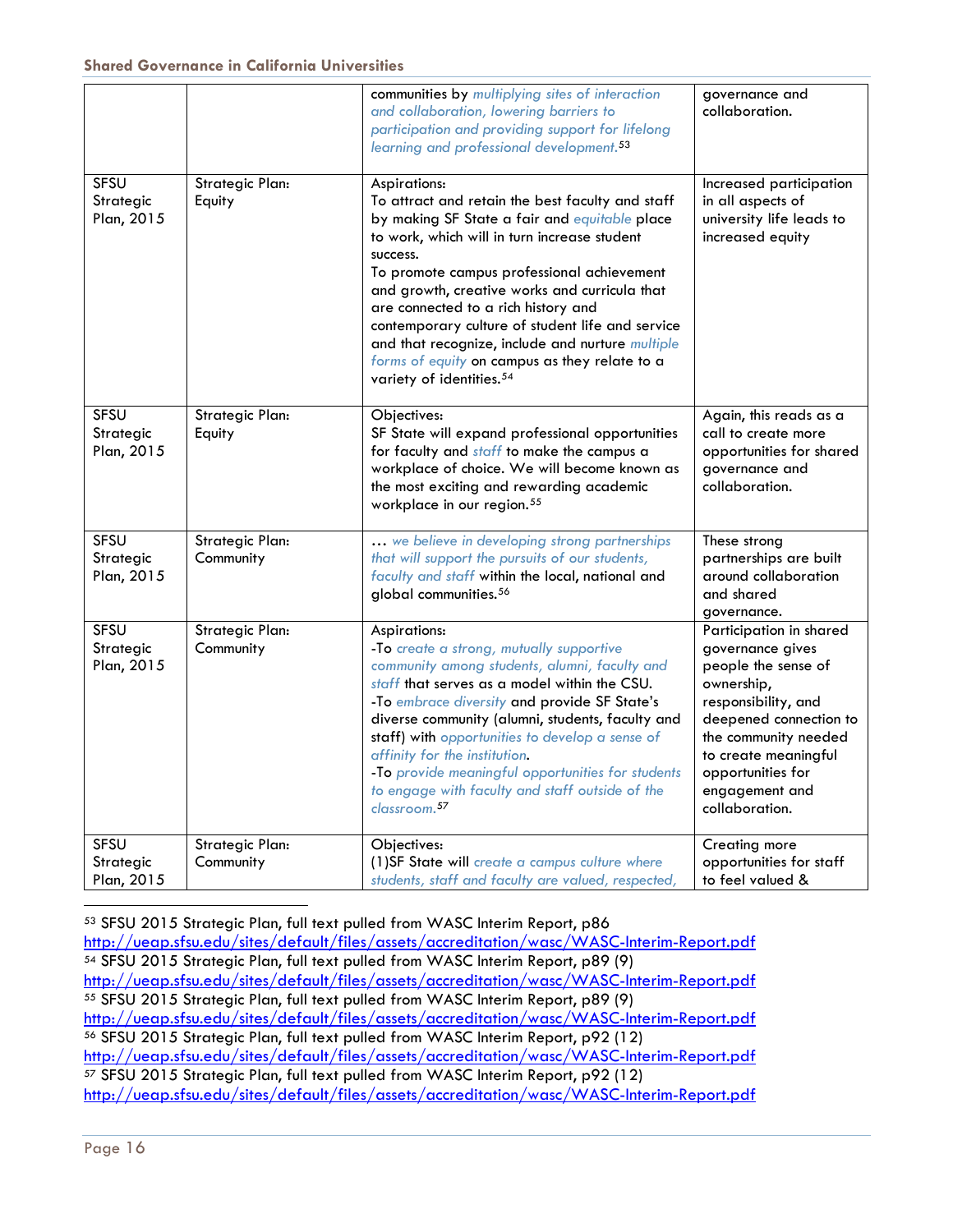|                                 |                                                                  | taken care of and treated fairly. As a<br>consequence, they will want to engage,<br>reciprocate and contribute to the well-being<br>and advancement of the SF State community.<br>(2)SF State will increase our engagement and<br>responsiveness to student, staff and faculty<br>concerns and heavily invest in infrastructure,<br>virtual platforms and facilities that foster<br>freedom of speech, intellectual exchange and<br>social interactions.<br>(3) ] SF State will strengthen an academic<br>community based on collaboration, consultation,<br>critical reasoning and diversity <sup>58</sup> | respected by having<br>their voice heard will<br>increase the feelings of<br>inclusion and<br>engagement.                                                                                                                                                                                                                                                                                                                                                                              |
|---------------------------------|------------------------------------------------------------------|-------------------------------------------------------------------------------------------------------------------------------------------------------------------------------------------------------------------------------------------------------------------------------------------------------------------------------------------------------------------------------------------------------------------------------------------------------------------------------------------------------------------------------------------------------------------------------------------------------------|----------------------------------------------------------------------------------------------------------------------------------------------------------------------------------------------------------------------------------------------------------------------------------------------------------------------------------------------------------------------------------------------------------------------------------------------------------------------------------------|
| SFSU<br>Strategic<br>Plan, 2015 | <b>Strategic Plan:</b><br>Community                              | Initiatives:<br>Launch a University-wide student, employee and<br>alumni communication campaign that listens to<br>their concerns on both virtual and non-virtual<br>platforms and commit to addressing these<br>concerns in a timely fashion. (Objectives 1, 2) <sup>59</sup>                                                                                                                                                                                                                                                                                                                              | The existing Senate<br>structure provides a<br>ready forum to address<br>these issues.                                                                                                                                                                                                                                                                                                                                                                                                 |
| SFSU<br>Strategic<br>Plan, 2015 | Strategic Plan:<br>Resilience                                    | Initiatives:<br><b>Review University forms and business practices to</b><br>reduce bureaucracy and increase clarity and<br>efficiency. (Objective 3)<br>Develop the necessary infrastructure to support<br>and expand programs and services that foster<br>academic and personal resiliency (e.g.,<br>academic and career advising, counseling,<br>health/recreation/wellness, tutoring). (Objective<br>3)<br>Work with campus and external innovators to<br>establish maker-oriented laboratory spaces to<br>foster creative applications of scholarship.<br>(Objectives 2, 4)                             | A proposed function of<br>an expanded senate, in<br>collaboration with<br>appropriate groups.<br>Involving the Senate in<br>these reviews would<br>provide greater policy<br>& procedural clarity to<br>faculty, and engage<br>staff who interact with<br>the policies.<br>Such spaces will of<br>necessity require the<br>input and knowledge of<br>both faculty and staff.<br>The Senate provides a<br>ready venue for cross<br>departmental, and<br>cross cabinet<br>collaboration. |
| <b>AAUP</b>                     | Statement on<br>Government of Colleges<br>and Universities, 2(a) | Although the variety of such approaches may<br>be wide, at least two general conclusions<br>regarding joint effort seem clearly warranted:<br>(1) important areas of action involve at one time<br>or another the initiating capacity and decision-<br>making participation of all the institutional<br>components, and (2) differences in the weight of<br>each voice, from one point to the next, should<br>be determined by reference to the responsibility                                                                                                                                              | Staff seem to be one<br>of the components<br>that is often missing<br>in decision-making.                                                                                                                                                                                                                                                                                                                                                                                              |

<span id="page-17-1"></span><span id="page-17-0"></span> <sup>58</sup> SFSU 2015 Strategic Plan, full text pulled from WASC Interim Report, p92 (12) <http://ueap.sfsu.edu/sites/default/files/assets/accreditation/wasc/WASC-Interim-Report.pdf> <sup>59</sup> SFSU 2015 Strategic Plan, full text pulled from WASC Interim Report, p92 (12) <http://ueap.sfsu.edu/sites/default/files/assets/accreditation/wasc/WASC-Interim-Report.pdf>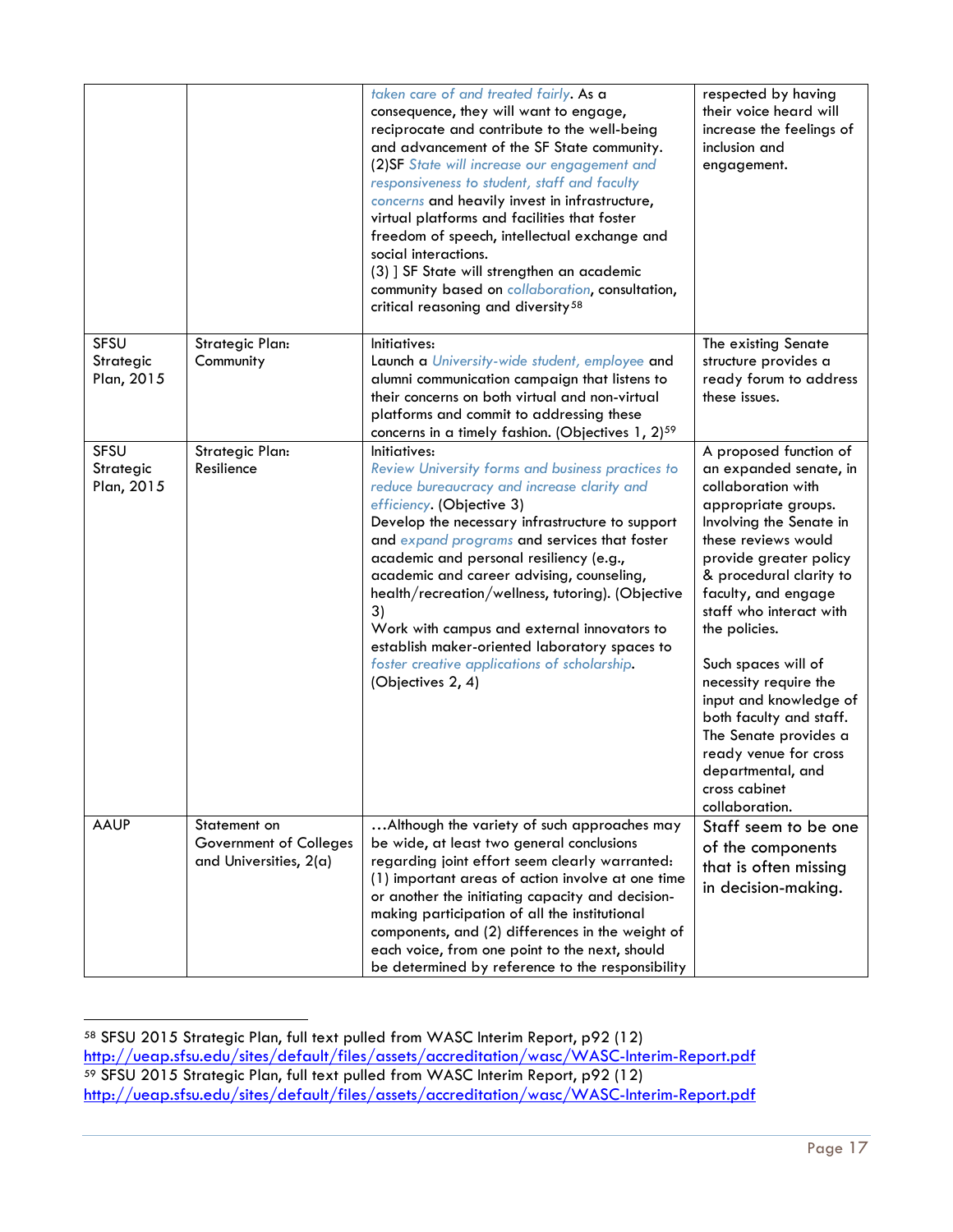|                                                   |                                                                                                | of each component for the particular matter at<br>hand, as developed hereinafter. <sup>60</sup>                                                                                                                                                                                                                                                                                                                                                                                                                                                                                                                                                                                                                                                                                                                                                                                                                                                                                                                                                                                                                                                                              |                                                                                                                                                                                                    |
|---------------------------------------------------|------------------------------------------------------------------------------------------------|------------------------------------------------------------------------------------------------------------------------------------------------------------------------------------------------------------------------------------------------------------------------------------------------------------------------------------------------------------------------------------------------------------------------------------------------------------------------------------------------------------------------------------------------------------------------------------------------------------------------------------------------------------------------------------------------------------------------------------------------------------------------------------------------------------------------------------------------------------------------------------------------------------------------------------------------------------------------------------------------------------------------------------------------------------------------------------------------------------------------------------------------------------------------------|----------------------------------------------------------------------------------------------------------------------------------------------------------------------------------------------------|
| California<br><b>State</b><br>Educational<br>Code | 70901 (Part 43: The<br><b>Community Colleges)</b>                                              | (E) Minimum standards governing procedures<br>established by governing boards of community<br>college districts to ensure faculty, staff, and<br>students the right to participate effectively in<br>district and college governance, and the<br>opportunity to express their opinions at the<br>campus level and to ensure that these opinions<br>are given every reasonable consideration, and<br>the right of academic senates to assume primary<br>responsibility for making recommendations in<br>the areas of curriculum and academic<br>standards.                                                                                                                                                                                                                                                                                                                                                                                                                                                                                                                                                                                                                    | The community<br>colleges also have<br>the mandate to<br>include faculty, staff,<br>and student voices in<br>shared governance.                                                                    |
| California<br>State Law                           | AB 1725: Establishes<br>the Academic Senate<br>for the California<br><b>Community Colleges</b> | This act is intended to enable faculty<br>members who perform the duties described in<br>subdivision (e) of Section 87610.1 of the<br>Education Code to avoid having to choose<br>between collective bargaining and greater<br>participation in these functions by ensuring that<br>increased participation in the tenure system,<br>which occurs as an outgrowth of this act, shall<br>not subject faculty members to losing their status<br>as employees under Chapter 10.7 (commencing<br>with Section 3540) of Division 4 of Title I of the<br>Government Code.                                                                                                                                                                                                                                                                                                                                                                                                                                                                                                                                                                                                          | It is the hope that<br>this distinction<br>extends to staff as<br>well.                                                                                                                            |
| <b>UC</b> Board of<br>Regents                     | Standing Order 105.1<br><b>Academic Senate</b>                                                 | 105.1: Organization of the Academic Senate<br>The Academic Senate shall consist of the<br>President, Vice Presidents, Chancellors, Vice<br>Chancellors, Deans, Provosts, Directors of<br>academic programs, the chief admissions officer<br>on each campus and in the Office of the<br>President, registrars, the University Librarian on<br>each campus of the University, and each person<br>giving instruction in any curriculum under the<br>control of the Academic Senate whose academic<br>title is Instructor, Instructor in Residence; Assistant<br>Professor, Assistant Professor in Residence,<br>Assistant Professor of Clinical (e.g., Medicine);<br>Associate Professor, Associate Professor in<br>Residence, Associate Professor of Clinical (e.g.,<br>Medicine), Acting Associate Professor; Professor,<br>Professor in Residence, Professor of Clinical<br>(e.g., Medicine), or Acting Professor; Lecturer<br>with Potential for Security of Employment,<br>Lecturer with Security of Employment, Acting<br>Lecturer with Security of Employment, Senior<br>Lecturer with Security of Employment, or Acting<br>Senior Lecturer with Security of Employment; | Whereas the CSU<br>senates have the<br>ability to decide for<br>themselves which<br>administrators<br>participate, the UC<br>system mandates<br>participation by key<br>administrative<br>leaders. |

<span id="page-18-0"></span>60 <https://www.aaup.org/report/statement-government-colleges-and-universities>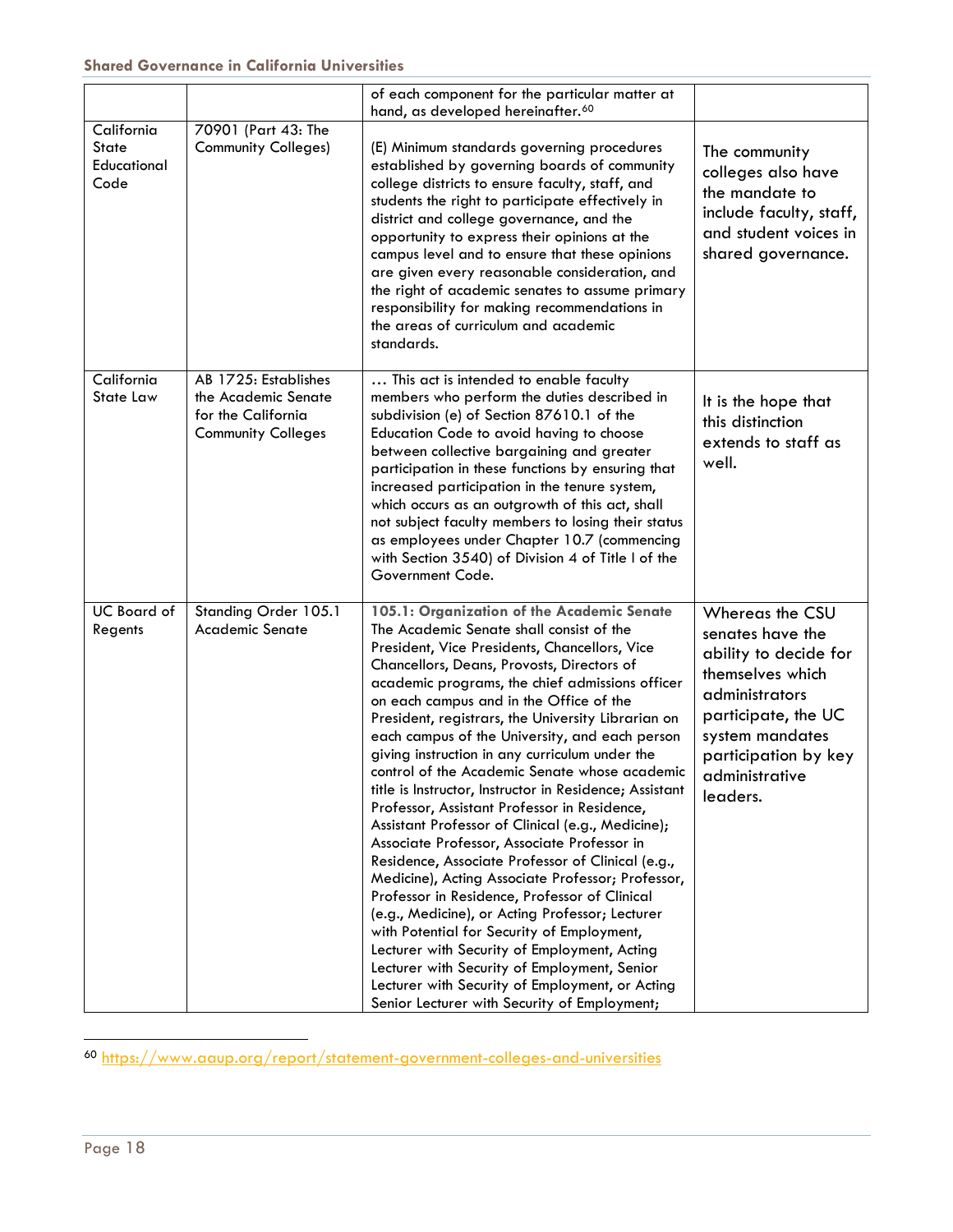|  | however, Instructors and Instructors in Residence<br>of less than two years' service shall not be<br>entitled to vote. Members of the faculties of<br>professional schools offering courses at the<br>graduate level only shall be members also of<br>the Academic Senate, but, in the discretion of<br>the Academic Senate, may be excluded from<br>participation in activities of the Senate that<br>relate to curricula of other schools and colleges<br>of the University. Membership in the Senate<br>shall not lapse because of leave of absence or<br>by virtue of transference to emeritus status.<br>The Academic Senate shall determine its own<br>membership under the above rule, and shall<br>organize, and choose its own officers and<br>committees in such manner as it may determine.<br>The Academic Senate shall perform such duties<br>as the Board may direct and shall exercise such<br>powers as the Board may confer upon it. It may<br>delegate to its divisions or committees, including |  |
|--|--------------------------------------------------------------------------------------------------------------------------------------------------------------------------------------------------------------------------------------------------------------------------------------------------------------------------------------------------------------------------------------------------------------------------------------------------------------------------------------------------------------------------------------------------------------------------------------------------------------------------------------------------------------------------------------------------------------------------------------------------------------------------------------------------------------------------------------------------------------------------------------------------------------------------------------------------------------------------------------------------------------------|--|
|  | the several faculties and councils, such authority<br>as is appropriate to the performance of their<br>respective functions.                                                                                                                                                                                                                                                                                                                                                                                                                                                                                                                                                                                                                                                                                                                                                                                                                                                                                       |  |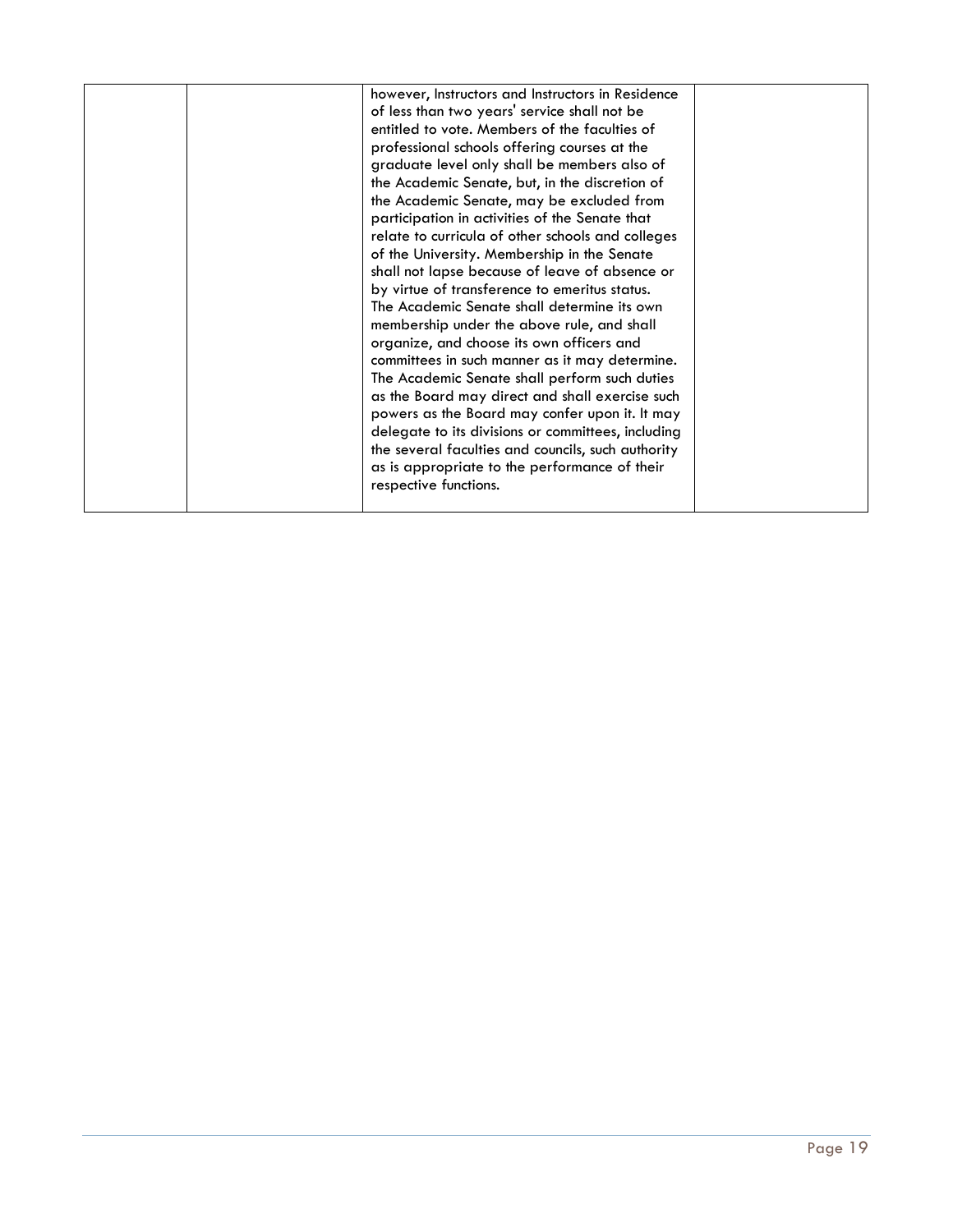# **Appendix B**

Many campuses have some variation/combination of an Equity, Diversity, Inclusion, & Campus Climate Committee, some with Educational focus:

<https://academic-senate.berkeley.edu/committees/decc>

<https://www.senate.ucla.edu/committee/codei>

` <https://senate.uci.edu/committees/councils/council-on-equity-and-inclusion/>

<https://senate.ucr.edu/committee/5/charge.html>

<http://www.csun.edu/educational-equity-committee>

<https://academicsenate.calpoly.edu/diversity-committee>

[https://academicsenate.calpoly.edu/content/university\\_comm/disability\\_access\\_compliance](https://academicsenate.calpoly.edu/content/university_comm/disability_access_compliance)

<https://academicsenate.calpoly.edu/content/inclusive-excellence-council>

[https://senate.ucsc.edu/committees/caad-committee-on-affirmative-action-and-](https://senate.ucsc.edu/committees/caad-committee-on-affirmative-action-and-diversity/index.html)

[diversity/index.html](https://senate.ucsc.edu/committees/caad-committee-on-affirmative-action-and-diversity/index.html)

Many campuses have some variation/combination of a Budgeting, Planning, & Resource Committee:

<https://academic-senate.berkeley.edu/committees/capra>

<https://academic-senate.berkeley.edu/committees/bir>

<https://www.senate.ucla.edu/committee/cod>

<https://senate.uci.edu/council-on-planning-and-budget-cpb/>

<https://senate.ucr.edu/committee/16/charge.html>

<https://senate.ucr.edu/committee/17/charge.html>

[https://www.cpp.edu/~senate/committees/budget-committee.shtml](https://www.cpp.edu/%7Esenate/committees/budget-committee.shtml)

<http://www.csun.edu/educational-resources-committee>

[https://academicsenate.calpoly.edu/content/acadsen\\_comm/budget](https://academicsenate.calpoly.edu/content/acadsen_comm/budget)

[https://academicsenate.calpoly.edu/content/university\\_comm/campus\\_planning](https://academicsenate.calpoly.edu/content/university_comm/campus_planning)

<https://csumb.edu/senate/budget-and-resource-management-committee-brmc>

<https://senate.csuci.edu/comm/fiscal-policies/index.htm>

<https://senate.ucsc.edu/committees/cpb-committee-on-planning-and-budget/index.html>